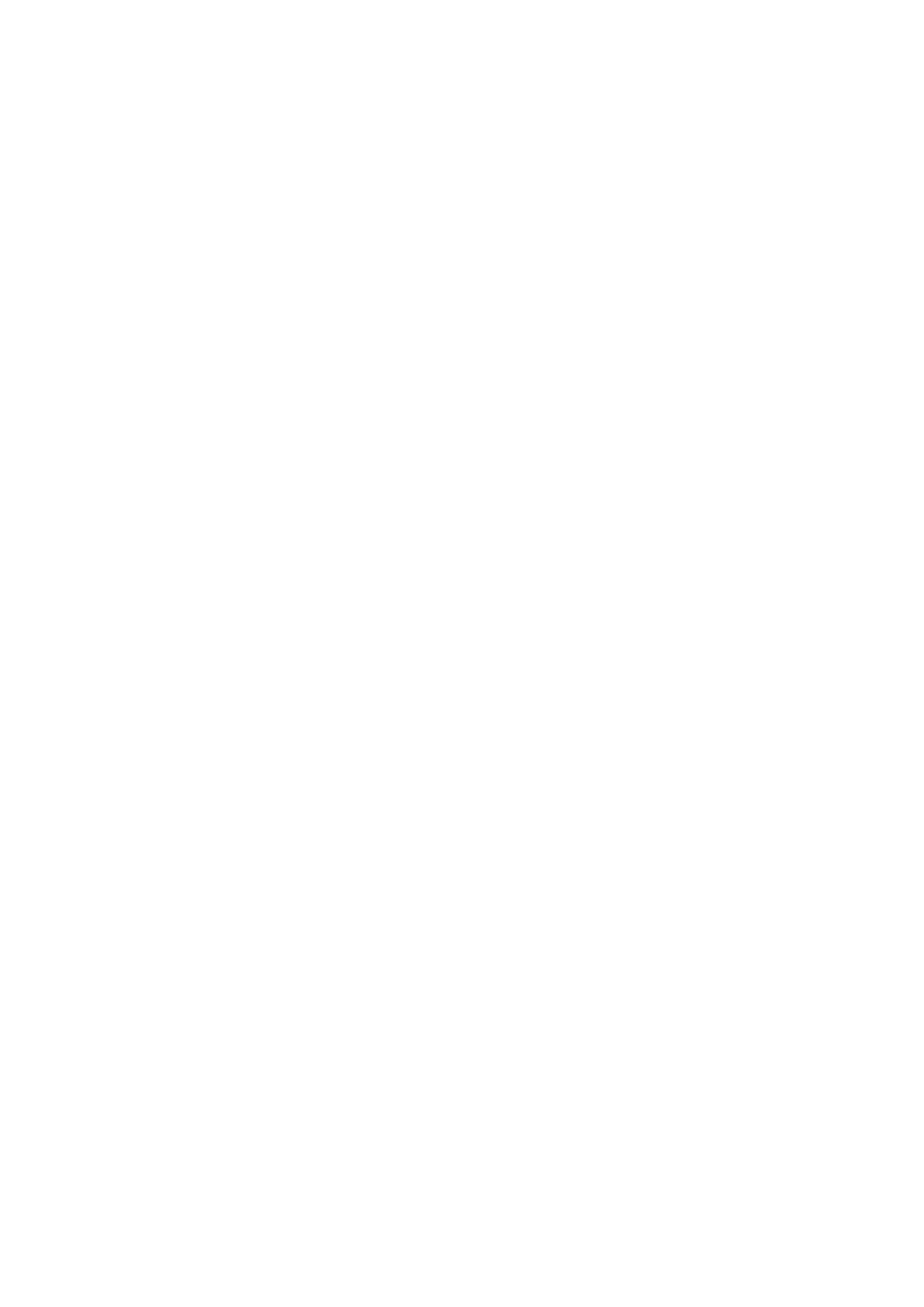*Abstract: This paper focuses on the history and evolution of the group Hay'at Tahrir al-Sham, beginning from its formation as the al-Qaeda affiliate Jabhat al-Nusra, to Jabhat Fatah al-Sham and, finally, the present form of Hay'at Tahrir al-Sham. Based on testimonies from high-ranking operatives, the article discusses the complex relationship of Jabhat al-Nusra, Jabhat Fatah al-Sham and Hay'at Tahrir al-Sham to al-Qaeda during the transformation and rebranding process. In addition, the paper examines how Hay'at Tahrir al-Sham operates on the ground, including relations with other factions and the approach adopted towards governance. Finally, the paper sheds light on the current state and future of Hay'at Tahrir al-Sham in the Syrian insurgency. Despite Hay'at Tahrir al-Sham's pre-eminent position in the remaining insurgent-held territories, the success and future viability of this project are highly questionable, particularly in light of its commitment to form a unified front for the insurgency and to push for a political revolution inside Syria.*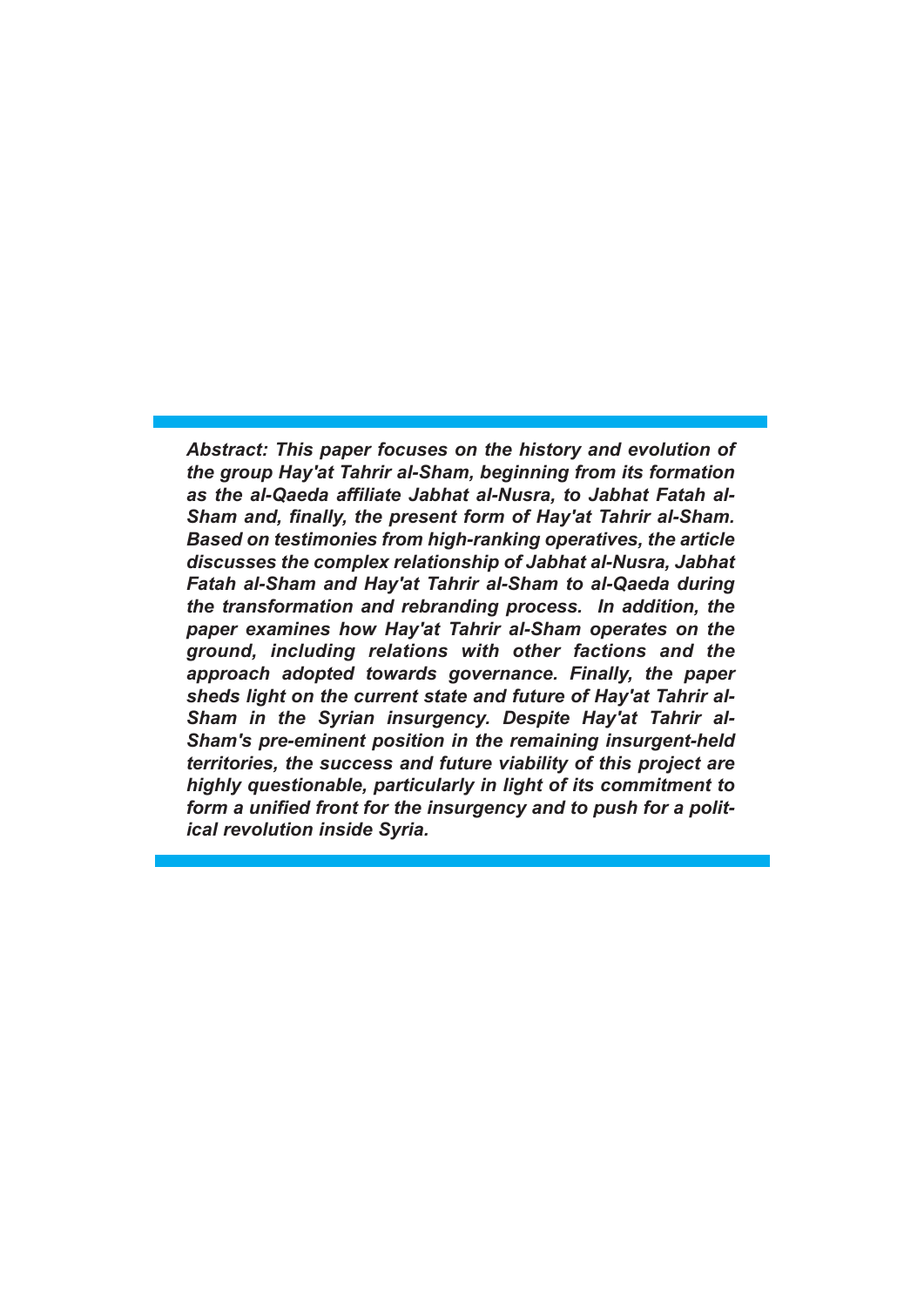N.B.: The content of this publication does not necessarily reflect the official opinion of the Konrad-Adenauer-Stiftung or the Al-Nahrain Center for Strategic Studies opinion. Responsibility for the information and views expressed in this publication lies entirely with the author.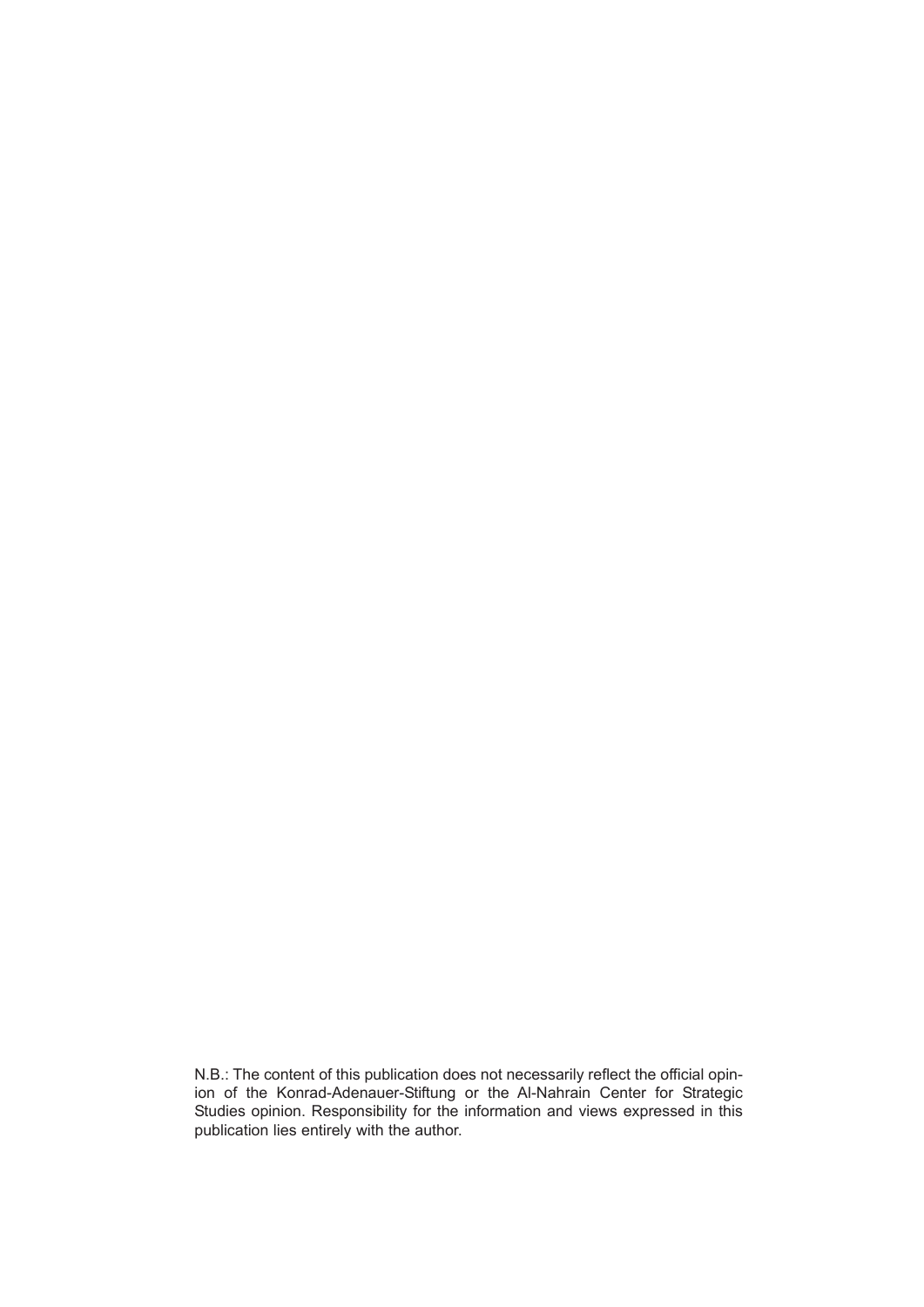Introduction: The Current Dispersion of Hay'atTahrir al-Sham

Hay'at Tahrir al-Sham ('Organization for the Liberation of the Levant', subsequently HTS) is the most powerful single entity in the Syrian insurgency today. The group exerts control over most of the insurgency's epicenter in the northwestern province of Idlib, including the province's capital of Idlib City. Indeed, the province is the main area administered by the rebel group today.

However, given the fragmentation of Syria's insurgency today, HTS's level of influence in Idlib and its immediate surroundings is not replicated in other zones of the insurgency. For example, the north Aleppo countryside enclave extending from Afrin to Jarabulus has no meaningful HTS presence. This fact partly stems from a longstanding rejection of military cooperation with foreign states to fight the Islamic State. as the notion of a 'safe zone' in the north Aleppo countryside enforced by the Turkish military was partly intended to clear the Islamic State from the northern border with Turkey.

The concept of this zone, known as the 'Euphrates Shield' area, was rejected by HTS earliest predecessor, Jabhat al-Nusra, which largely withdrew from this region. Today, this zone is heavily influenced by Turkish-backed bodies, including local councils, judiciaries and security institutions. The zone has now been extended through a Turkish-backed rebel offensive between January and March 2018, integrating most of the Afrin enclave that was controlled by the Kurdish-led Syrian Democratic Forces (SDF). For HTS to expand and establish a meaningful presence in those areas would

essentially mean subordinating itself to Turkish interests and demands - something unacceptable to the group.

Not negligible, but far less significant than its presence in Idlib, is HTS's existence in southern Syria. The two southern provinces of Deraa and Quneitra, which remain largely under insurgent control, broadly come under the 'Southern Front' coalition that has received backing from an operations room in Amman, Jordan, and is over seen by Western, Gulf and Jordanian intelligence**<sup>1</sup>** . In these areas, HTS does not generally offer the institutions of governance that it offers in Idlib, and there is little evidence of influence over the existing local councils and the Dar al-'Adl, which is the main court system in rebel-held parts of southern Syria. Instead, the group's most notable function in southern Syria has been taking a lead role in insurgent offensives that take place in certain areas on an occasional basis. For instance, HTS played the leading role in the 'Army of Muhammad' operations room, which attempted - unsuccessfully - to break through government-held lines in the Hadr area of Quneitra in a bid to reach the last insurgent-held enclaves of Beit Jann in southwest Damascus countryside (West Ghouta) in the vicinity of Mt. Hermon. In that isolated enclave of Beit Jann, which collapsed by the end of 2017 at the hands of a Syrian government offensive, HTS was an important faction among the remaining rebel groups, but negotiated for the departure of its fighters, there by rejecting a 'reconciliation' with the Syrian government.

The limitation of HTS's influence in Deraa and Quneitra is partly linked to the tight border control policies implemented by Jordan, aimed at preventing a free-for-all flooding of

<sup>1.-</sup> As of the time of writing, the operations room - known as the MOC - appears to be closed, though the Southern Front continues to exist as a coalition and some Arab and Western countries support some factions of the coalition, see "Why didn't the 'Southern Front' mobilize to support Ghouta?", Al-Modon, April 10, 2018. Continued support for certain factions appears to be based on the condition of fighting the Islamic State affiliate Army of Khalid bin al-Waleed in southwest Deraa on the border with the Golan Heights.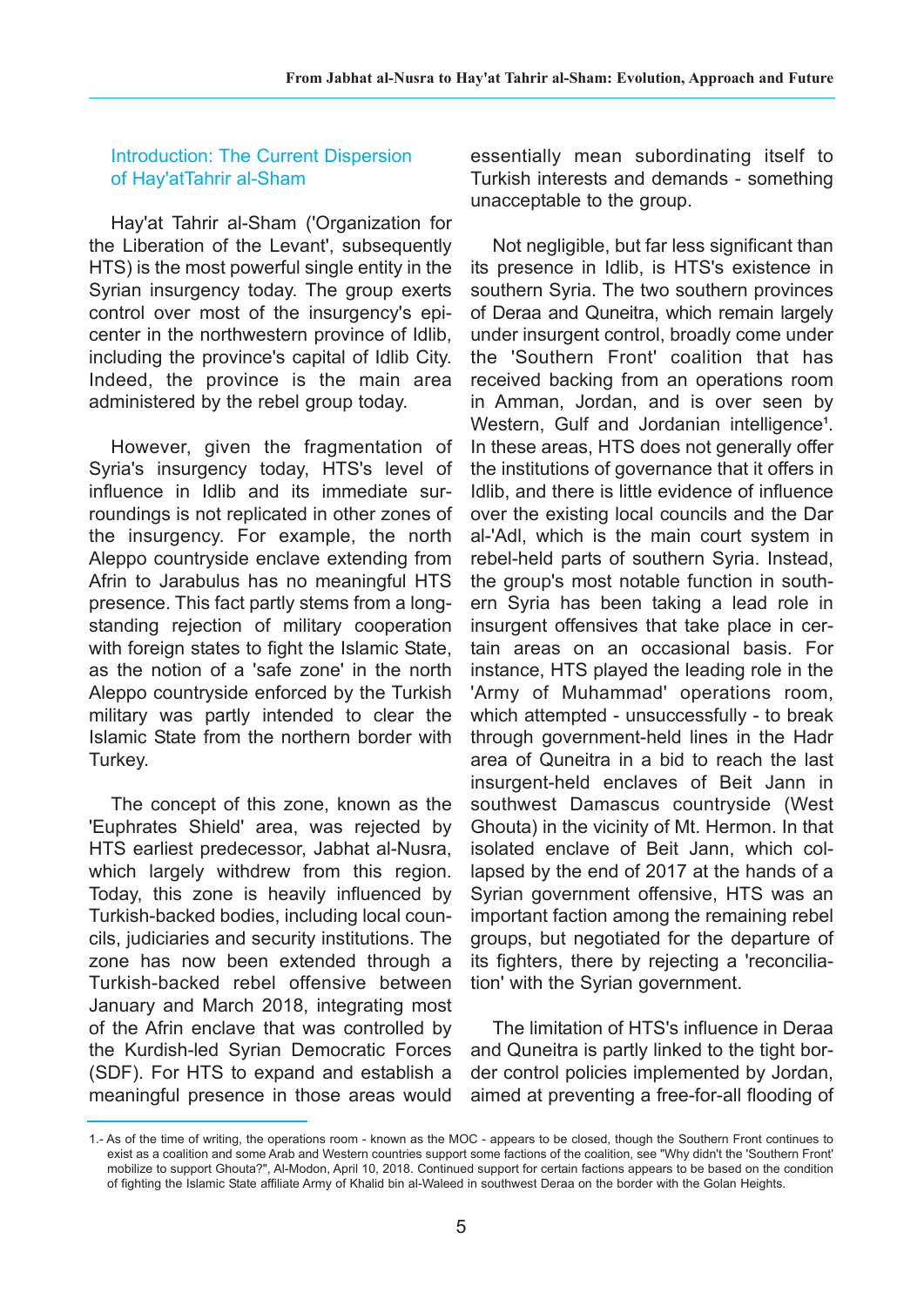weapons and foreign fighters into the south of Syria. Furthermore, the presence of HTS in the south had been weakened by their predecessors' military losses in the past. For example, Jabhat al-Nusra suffered high attrition rates in its fighting with the Islamic State-linked Yarmouk Martyrs Brigade in the southwest corner of the province, which has since evolved into the 'Army of Khalid bin al-Waleed' after merging with other Islamic State-linked groups in May 2016<sup>2</sup>.

While HTS is the most powerful single insurgent group today, fragmentation and relocalization have affected the group's functioning and power over time. In fact, its leading position within the insurgency today is more a result of the weaknesses of its rivals than its own strength or structural organization. For instance, HTS does not exert any control over the oil-rich areas of east Syria, in contrast to Jabhat al-Nusra's position in the province in 2013 and 2014 until the Islamic State's conquest of the area. Presently, with the decline of the Islamic State, the eastern region is divided between the Syrian government and the Syrian Democratic Forces (SDF), and it is highly unlikely that HTS will gain a foothold in the region in the foreseeable future, denying the group access to what would have been a lucrative source of revenue.

The history of Hay'at Tahrir al-Sham from the original Jabhat al-Nusra to Jabhat Fatah al-Sham in July 2016 and, ultimately, to Hay'at Tahrir al-Sham in January 2017 does not reveal a continual ascendancy in absolute power and influence, but rather a story of significant challenges and internal ruptures. This history will be a key focus of this article.

#### 1. Jabhat al-Nusra and its Relations with al-Qaeda (2012- 2016)

When Jabhat al-Nusra ("Support Front") first emerged in January 2012, it did not officially declare any formal ties to al-Qaeda out of a fear of losing local support. In not doing so,it acted similarly to other jihadist groups that had emerged in the region in the wake of the Arab Spring, such as the Ansar al-Shari'a movements in Tunisia, Libya and Yemen. The propaganda on jihadist forums, however, revealed that Jabhat al-Nusra was aligned witha broader transnational jihadist movement.

Despite some initial suspicions about the group on account of the mass casualty attacks it carried out, Jabhat al-Nusra emerged by the end of 2012 as an important military actor within the insurgency. Thus, when U.S. intelligence identified the group as originating from within the Islamic State of Iraq (then thought of as al-Qaeda's affiliate in Iraq) and labelled it a terrorist organization, there was widespread anger from within the opposition.

Its actual affiliation to al-Qaeda ultimately became clear when Jabhat al-Nusra was forced to distance itself from the Islamic State in Iraq and al-Sham. In April 2013, Abu Bakr al-Baghdadi unilaterally declared that Jabhat al-Nusra should merge with his Islamic State of Iraq to form the Islamic State in Iraq and al-Sham. Seeking to defend his group's autonomy from Baghdadi, Jabhat al-Nusra leader Abu Muhammad al-Jowlani declared a 'renewal' of the allegiance pledge (*bay'a*) to al-Qaeda leader Ayman al-Zawahiri, hoping that al-Zawahiri would rule in his favour in the dispute with Baghdadi. As a consequence, al-Zawahiri ordered the Islamic State to return to Iraq as the Islamic State of Iraq while urging the two sides to

<sup>2.-</sup> See Aymenn Jawad Al-Tamimi,"Yarmouk Valley: The Formation of Jaysh Khalid ibn al-Waleed?", May 24, 2016.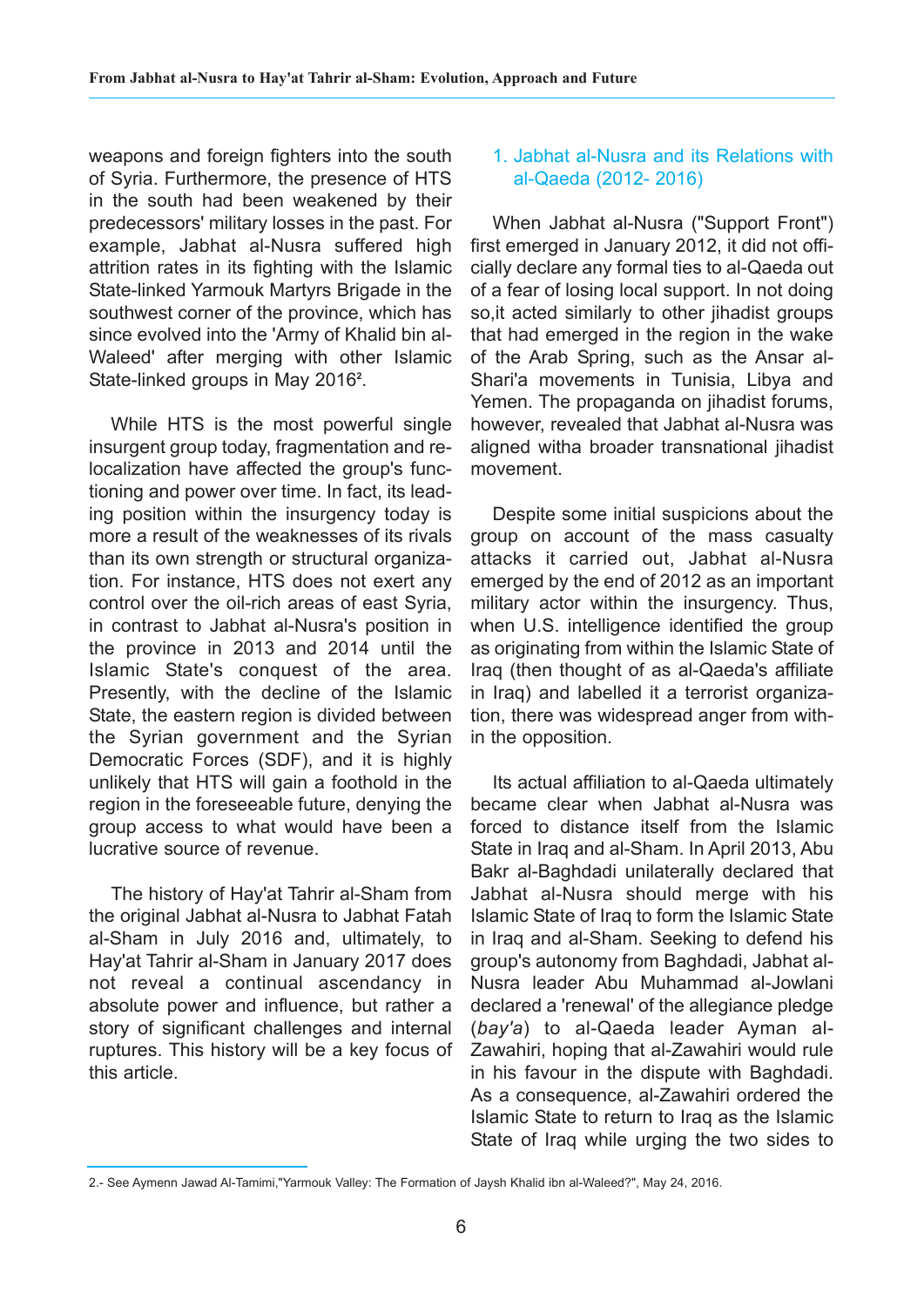cooperate. Al-Zawahiri's rulings, however, were unsuccessful, as Baghdadi insisted on his group's remaining in Syria, thus marking the true break between the Islamic State and al-Qaeda.

Despite internal speculations that Jabhat al-Nusra's now open affiliation with al-Qaeda would harm and isolate it, cooperation with other groups actually continued**<sup>3</sup>** . The group's popularity even increased among the wider insurgency as it joined the all-out war against the Islamic State in January 2014. There were local exceptions where Jabhat al-Nusra cooperated with the Islamic State for an extended period of time, such as in the west Qalamoun area on the border with Lebanon, but it had no impact on the general notion that Jabhat al-Nusra had proved itself an important force on the side of the revolution.

The military cooperation with other rebel factions, however, did not attract many other groups to actually merge with Jabhat al-Nusra. The concept of unity among factions had long been an expressed ideal for more effective military operations and ability to advance a political vision for the revolution. Yet, there was little to show for notions of unity on the ground. Typical impediments to unity have included problems such as localism and personal power disputes among leaders. In the case of Jabhat al-Nusra, a clear issue was its ties to al-Qaeda and a fear on the part of more 'mainstream' factions that they would be blacklisted in the event of a merger, entailing a number of risks such as loss of support from foreign patrons and legitimizing Damascus' narrative of fighting a war on terror.

Therefore, there had been a long-standing question of whether Jabhat al-Nusra would break its ties with al-Qaeda. In an audio message released in January 2014 amid the infighting between the insurgents and the Islamic State, al-Zawahiri himself touched upon the question of organizational ties, the oretically giving his blessing to a breaking of ties if it would achieve real unity on the ground. In a speech released in May 2016, a time when discussions about a possible rupture with al-Qaeda ran high, al-Zawahiri stated that "organizational ties will never be - by God's permission - an obstacle in the face of these hopes"; that is, the hopes of "the unity of the mujahideen in al-Sham and their coming together to establish the mujahid, rightly-guided Islamic government that spreads justice, makes consultation broad, restores rights, supports the oppressed and keeps the jihad alive so as to liberate the land, strive to liberate al-Aqsa, and revive the Caliphate on the prophetic methodology"**<sup>4</sup>** .

For al-Zawahiri, if the people of al-Sham and its mujahideen could establish this Islamic government and choose an imam to lead it, then al-Qaeda would support that choice, since it was not intent on ruling as an organizational authority, but rather envisioned the rule of Islamic law. What al-Zawahiri outlined reflected, in part, the optimistic hopes at the time that Syria represented the best opportunity for the global jihadist project. However, it is important to remember that this was only a scenario, not something that was on the verge of actuallytaking place, despite persistent rumors over the years that Jabhat al-Nusra was nearing the point of effectively establishing an Islamic emirate in Syria.

<sup>3.-</sup> At that time, the leadership of al-Qaeda had realized that the brand name had become toxic and might affect the success of the jihadist organization. As revealed by some of the Abbottabad documents whose authenticity current al-Qaeda leader Ayman al-Zawahiri had confirmed, there had been consideration to change the name of al-Qaeda. This point was also raised in the testimonies regarding the HTS-al-Qaeda dispute.

<sup>4.-</sup> Ayman al-Zawahiri, 'Go forth to al-Sham,' as-Sahab Media, May 7, 2016 (here retrieved from jihadology.net). Please note that the speech was recorded in February-March 2016.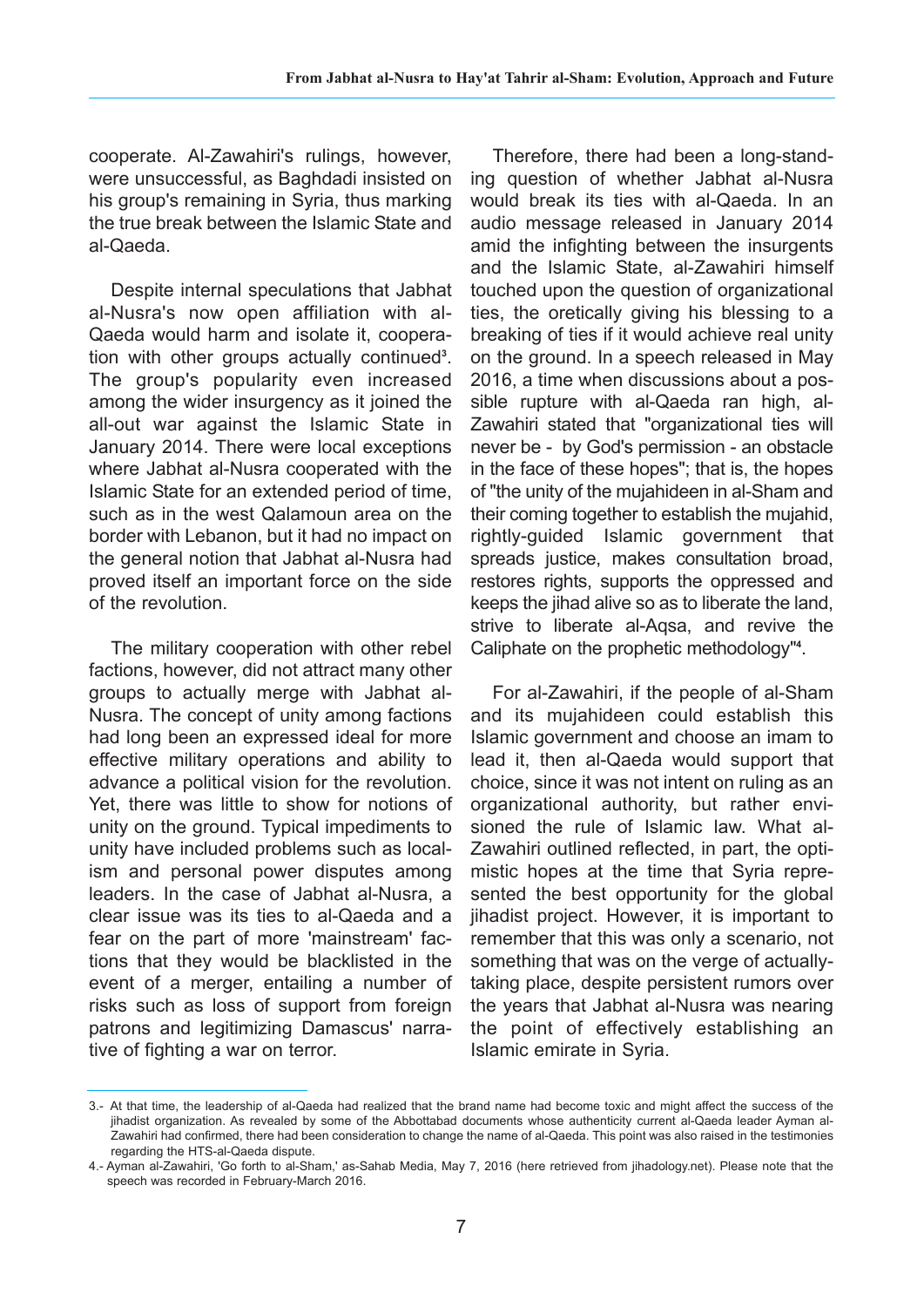In fact, al-Zawahiri also displayed his skepticism that a breaking of ties between Jabhat al-Nusra and al-Qaeda would accomplish anything positive. That is, al-Zawahiri might have thought at some point that Jabhat al-Nusra's dissociation from al-Qaeda could erase the terrorist black listing and enable the group to merge with other jihadist groups, forming more powerful insurgent coalitions acceptable to foreign backers, especially at the regional level. However, he also voiced his concern that 'the great criminals' (i.e. the West and other foreign states) would not be content with Jabhat al-Nusra, and would rather force it into compromising its positions and principles, making it play the 'rotten game of democracy' and then doing away with it when convenient, as happened to the Muslim Brotherhood in Egypt.

Al-Zawahiri, thus, was not inconsistent on this matter. For him, the idea of breaking ties would only make sense in the event of a real unity of forces that could bring about the ideal Islamic government. If these prospects were not imminent, he saw no benefit in a rupture of ties cutting the ties between Jabhatal-Nusra and al-Qaeda.

## 2. The Formation of Jabhat Fatah al-Sham

Rumors of a breaking of ties with al-Qaeda mounted as talks emerged of a joint U.S.-Russian campaign against Jabhat al-Nusra. Finally, on 28 July 2016, Jabhat al-Nusra was rebranded as Jabhat Fatah al-Sham in an attempt to signal that ties with al-Qaeda had been broken. This event marks a key point for consideration when it comes to assessing the history and evolution of Hay'at Tahrir al-Sham.

On the basis of the material released by

Jabhat al-Nusra on 28 July 2016, the rebranding as Jabhat Fatah al-Sham looked like a move to break ties that had been coordinated with al-Qaeda's central leadership: that is, something that had the permission of al-Zawahiri. On the day prior to Jowlani's announcement of Jabhat Fatah al-Sham, the media wing of Jabhat al-Nusra released an audio message by Abu al-Khayr al-Masri, al-Zawahiri's deputy in al-Qaeda. The fact that the message was released by Jabhat al-Nusra's media suggested (as later turned out to be correct) that he was in fact in Syria. In the message, al-Masri urged that the necessary steps should be taken to preserve the jihad in Syria and bring about unity among all the jihadist organizations. In order to reinforce al-Zawahiri's support for the change of name, the audio message included a sequence of al-Zawahiri's audio message from January 2014, in which he outlined that unity comes above organizational ties.

Jowlani's announcement of Jabhat Fatah al-Sham similarly gave the impression of something approved and guided by al-Qaeda's central leadership, including al-Zawahiri. Besides thanking the al-Qaeda leadership for their understanding of the circumstances and putting the interests of the Syrian people and the jihad above organizational ties, Jowlani said that they would continue to be an exemplar in "assessing the supreme interests of the Muslims over particular organizational interests"**<sup>5</sup>** . On the basis of "the general guidelines and directives" of the al-Qaeda leadership, it was decided to rebrand Jabhat al-Nusra as Jabhat Fatah al-Sham, with no ties to any "external entity"**<sup>6</sup>** .

Unsurprisingly, the rebranding was widely interpreted not as the final dissociation of Jabhat Fatah al-Sham from al-Qaida, but

<sup>5.-</sup> Abu Muhammad al-Jowlani's speech broadcast by Orient News, July 28, 2016.  $6 - ibd$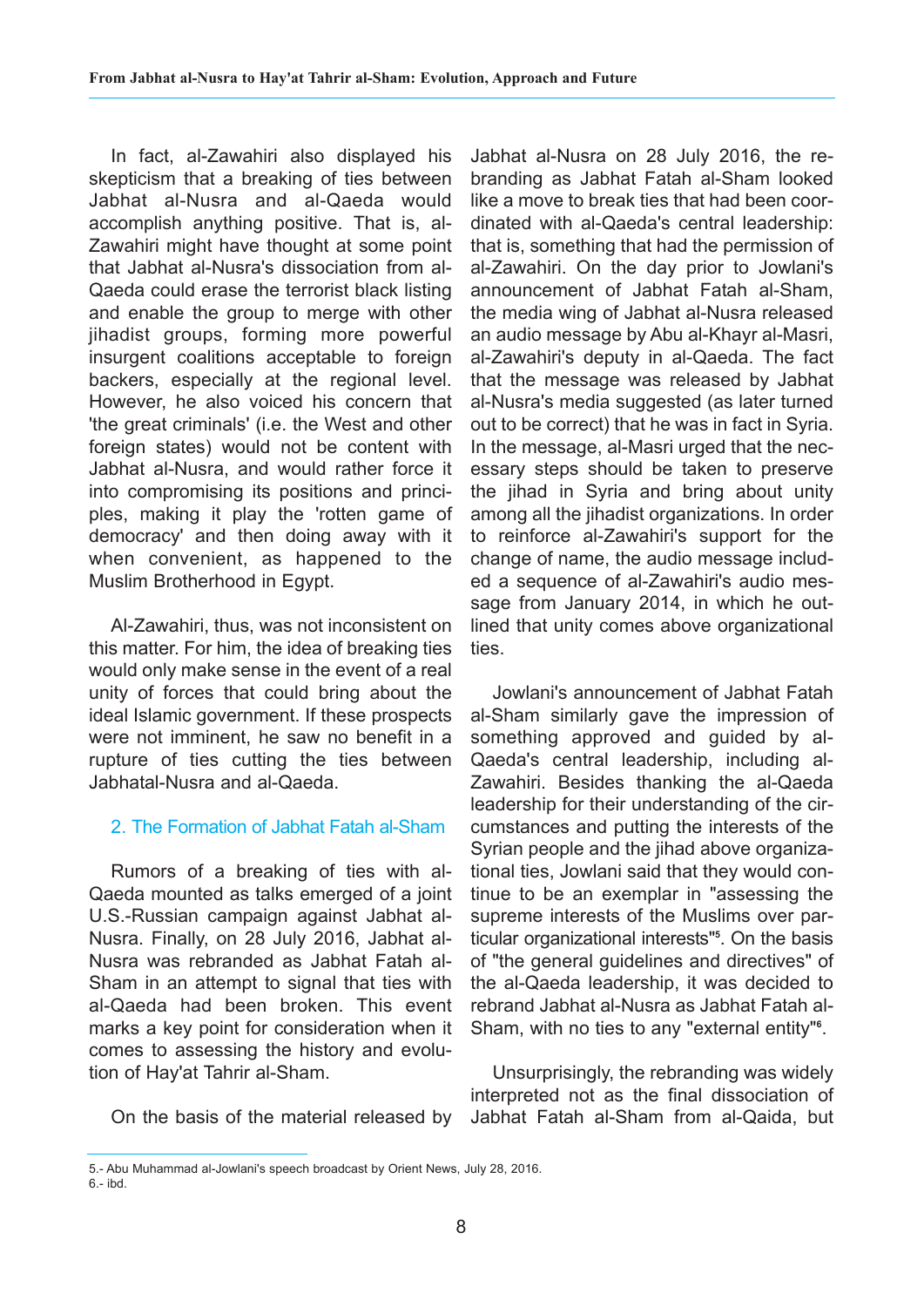more of a calculated move by al-Qaeda to subsume the wider insurgency under its leadership. One alternative interpretation, however, was advanced by Charles Lister**<sup>7</sup>** . He suggested that the rebranding was indeed a breaking of ties with al-Qaeda and the result of mounting internal pressure on Jowlani. This view partly relies on the testimony of Saleh al-Hamawi, who was a founding member of Jabhat al-Nusra and expelled from the group in the summer of 2015, but apparently retained a network of supporters inside the group. Along with the Iraqi, Abu Mariya al-Qahtani, Hamawi had been considered to represent a more 'pragmatic' fraction within Jabhat al-Nusra. According to this interpretation, once the talk of a joint U.S.-Russian campaign to target Jabhat al-Nusra arose, his lobbying attempts to dissociate Jabhat al-Nusra from al-Qaeda gained traction, effectively threatening Jowlani with the defection of one third of al-Nusra's base to form a new independent faction called the 'Syrian Islamic Movement'**<sup>8</sup>** . On this account, what evolved was a fierce disagreement within the top leadership of Jabhat Fatah al-Sham over its relationship with al-Qaeda, although Abu al-Khayr al-Masri - al-Zawahiri's deputy at that time gave his blessing for the rebranding.

Attempting to assess the validity of the different interpretations has until recently been a difficult task on account of the lack of insider testimony on the matter. Many analysts, this author included, however, came to accept Charles Lister's account of the proceedings, even though Hamawi was not actually part of Jabhat al-Nusra at the time of the rebranding. He was not involved in the decision-making process, and he may well have been trying to take credit for what was not actually his doing.

#### 2.1. Jabhat Fatah al-Sham and Al-Qaeda: The Secretive Alliance Revealed

Fortunately, beginning in October 2017, a range of detailed insider testimonies came to light that highlighted the dispute between al-Qaeda and Hay'at Tahrir al-Sham and the decision-making process within HTS. Of particular interest are the testimonies of Sami al-Oraidi and Abd al-Rahim Atoun. Oraidi is a Jordanian al-Qaeda 'loyalist' and was previously Jabhat al-Nusra's chief cleric (*Shari'i*). He initially remained in Jabhat Fatah al-Sham, but publicly broke ranks after the group was, again, rebranded to the Hay'at Tahrir al-Sham, issuing thinly veiled criticisms that turned into a detailed and explicit testimony in October 2017**<sup>9</sup>** . Atoun (also known as Abu Abdullah al-Shami), on the other hand, is a figure in HTS and is considered to be very close to its leader, Jowlani. His writings can be considered the foremost intellectual defense of the HTS project in opposition to critics like Oraidi<sup>10</sup>.

Since Atoun and Oraidi were both directly involved in the decision-making processes, their testimonies are inherently more valuable than those of Hamawi or any other 'independent' figures that claim to have an understanding of internal processes. What makes their accounts even more authoritative is that they agree on certain crucial facts, even though the two sources represent opposing viewpoints.

These testimonies reveal that the theory of a severe quarrel within Jabhat al-Nusra, as put forward by Charles Lister, cannot be proven. In fact, there is no hint in these testimonies of a lobbying effort by Hamawi and internal threats to fracture Jabhat al-Nusra

<sup>17.-</sup> See, for example, Charles Lister, "Al-Qaeda's Turning Against Its Syrian Affiliate", Middle East Institute, May 18, 2017.

<sup>18.-</sup> See Charles Lister, "Under pressure, Syria's rebels face al-Nusra quandary", Huffington Post, July 18, 2016.

<sup>19.-</sup> For the translated testament see Aymenn Jawad Al-Tamimi, "The Hay'at Tahrir al-Sham-al-Qaeda Dispute: Primary Texts (I)", December 6, 2017.

<sup>10.-</sup> See Aymenn Jawad Al-Tamimi, "The Hay'at Tahrir al-Sham-al-Qaeda Dispute: Primary Texts (II)", December 10, 2017.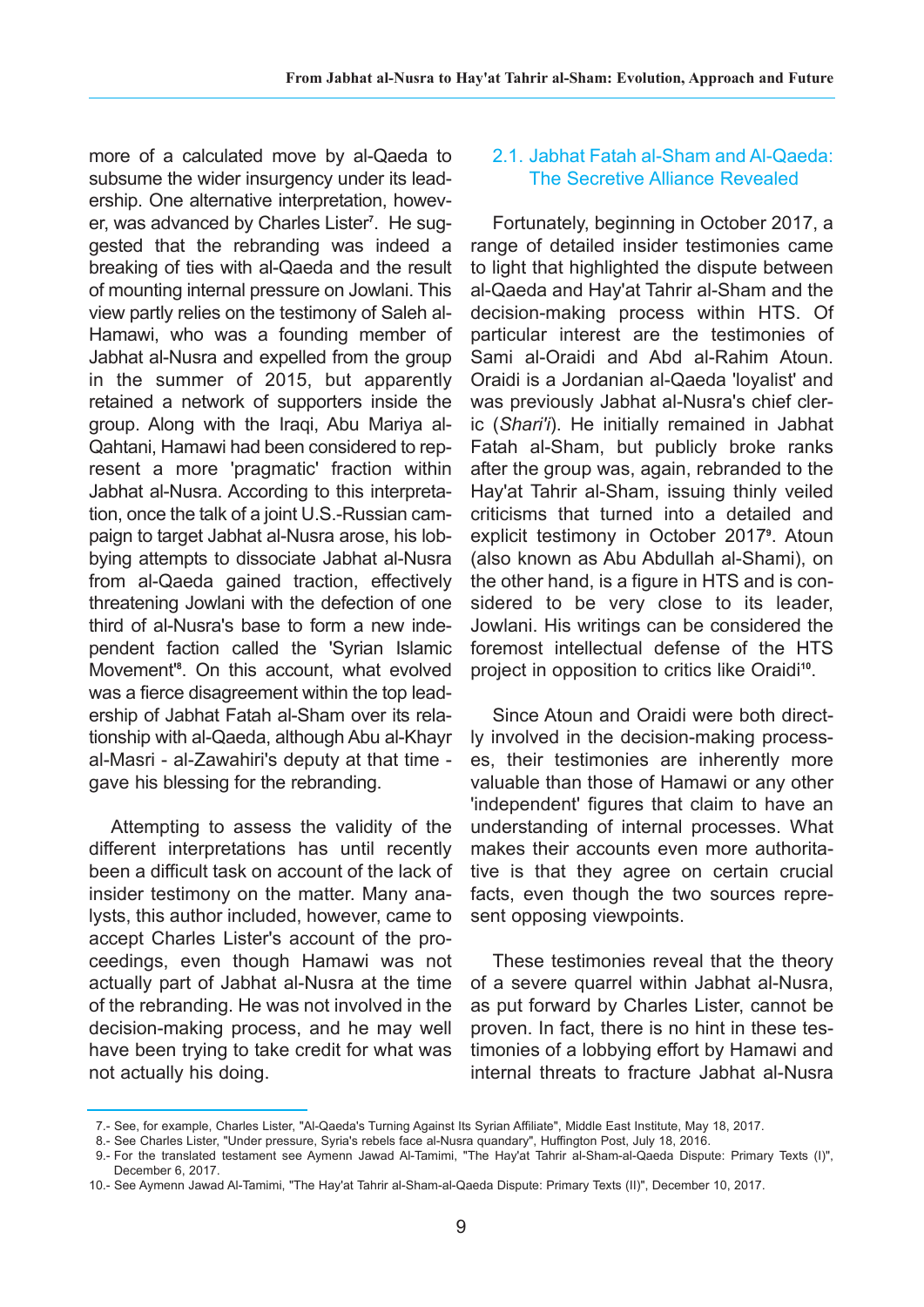and isolate Jowlani; moreover, both Atoun and Oraidi do not indicate a fierce split within the top leadership over the decision to transition from Jabhat al-Nusra to Jabhat Fatah al-Sham. Both accounts, therefore, lend credence to the initially widespread views of skepticism about the supposed breaking of ties with al-Qaeda. That is, both agree that the rebranding of Jabhat Fatah al-Sham was not intended to be an actual breaking of ties with the organization. More specifically, Atoun states that the rebranding was planned as a media move, whereas the actual ties with al-Qaeda would be secretly maintained. In that way, Jabhat Fatah-al Sham aimed at returning to the form of tacit alliance with al-Qaeda that its predecessor Jabhat al-Nusra had prior to the public dispute with Baghdadi in 2013. Oraidi does not dispute this point, noting that it was on this basis that "many of the brothers initially agreed with you [Atoun] on the project"**11**.

It is true that there was not a unanimous agreement within the leadership on forming Jabhat Fatah al-Sham, but the degree of dissent appears to have been exaggerated. In fact, Atoun offers the exact number of people that voted on the decision to rebrand as Jabhat Fatah al-Sham. In his account, the nature of the decision required an enlargement of the consultation council (*shura*) to 65 members, including also the lower-level second and third ranks of the group. Atoun claims that 60 out of 65 voted in favour of the transition from Jabhat al-Nusra to Jabhat Fatah al-Sham.

It is apparent from the testimonies that Abu al-Khayr al-Masri had initially approved the rebranding, because he expected that al-Zawahiri would support the decision once informed about it. However, both Sayf al-Adel and Abu Muhammad al-Masri, senior members of al-Qaeda's leadership based in

Iran and in contact with the Jabhat Fatah al-Sham leadership, rejected the rebranding. Their rejection of the rebranding led to early 'purist' dissents from Jabhat Fatah al-Sham, such as the Jordanian Abu al-Qassam al-Urduni, a one-time deputy of Abu Mus'ab al-Zarqawi, the former leader of al-Qaeda's Iraq branch.

Thus, while initial interpretations were wrong in assuming that al-Zawahiri had approved the rebranding - a line that had also been promoted by some pro-Jabhat Fatah al-Sham social media outlets at the time, e.g. the jihadi outlet al-Fustaat on Telegram - they were essentially correct in identifying the rebranding as a media play. It is still necessary to explain why the rebranding took place. Here, it can be argued that it was a response to specific circumstances rather than a brilliant masterplan. The most evident reason for the rebranding was that Jowlani expected it to bring more success in the merger talks with other groups, who continued to reject an alliance with the openly al-Qaeda-affiliated group. Building a unified front became a more urgent matter over the course of 2016 when the Syrian government, with the support of its allies, tightened the siege of insurgent-held eastern Aleppo. It was clear at that time that the loss of Aleppo would be a decisive blow to the insurgency's political momentum.

As indicated above, another reason for rebranding might have been the talks of a joint U.S.-Russian campaign to target Jabhat al-Nusra. To be sure, it is unlikely that the leadership of Jabhat al-Nusra thought that a rebranding would ultimately convince the U.S. and Russia that the group no longer had any connection to al-Qaeda or was not a jihadist terrorist group anymore. However, an inability to merge could have been interpreted as a successful attempt by

<sup>11.-</sup> Aymenn Jawad Al-Tamimi, "The Hay'at Tahrir al-Sham-al-Qaeda Dispute: Primary Texts (I)", December 6, 2017.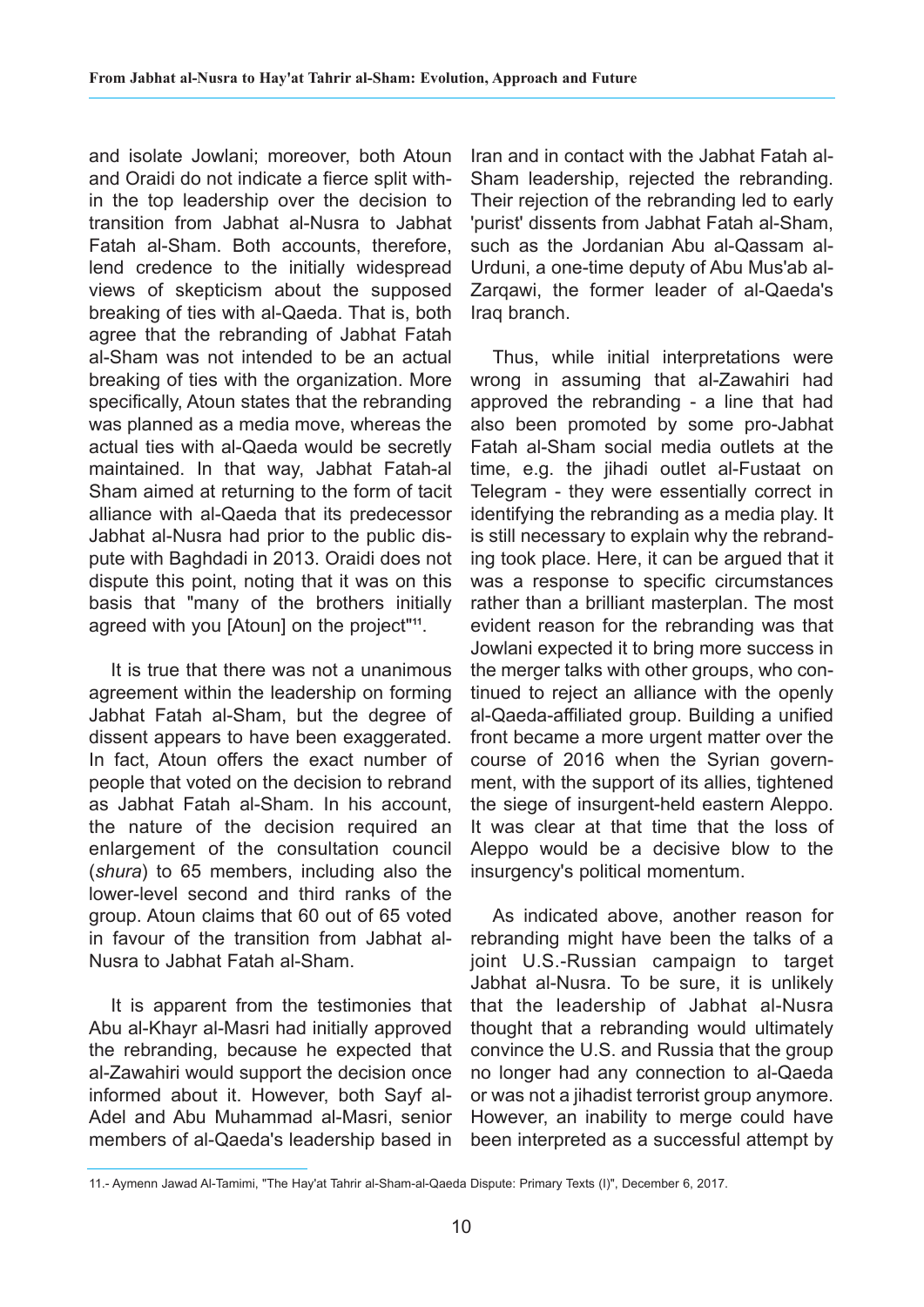the U.S. and Russia to isolate the group from the wider insurgency. It was probably calculated that merging into a broader insurgency would have impeded the campaign to target it.

#### 2.2. Al-Zawahiri's Rejection of Jabhat Fatah al-Sham

After the formation of Jabhat Fatah al-Sham, merger talks were renewed. However, the recent testimonies confirm that al-Qaeda leader al-Zawahiri rejected the rebranding and informed the leadership of Jabhat Fatah al-Sham about his position in a letter that arrived in Syria by early autumn of 2016. Al-Zawahiri considered the formation of Jabhat Fatah al-Sham a violation of the allegiance to him. Atoun argues in his testimony that al-Zawahiri's picture of Jabhat Fatah al-Sham had been distorted by Sayf al-Adel and that al-Zawahiri's rejectionist message had reached Syria before the leadership of Jabhat Fatah al-Sham even had the chance to explain the rationale behind there branding project to him. As a consequence, it was decided to write letters to al-Zawahiri, emphasizing that the project did not actually mean a dissociation from al-Qaeda, but rather that the intention was to keep the allegiance to him in secret under a new name of the group. Atoun reports that Jowlani halted any merger-talks with other groups at that time in order for al-Zawahiri to get a clearer understanding of the situation.

Oraidi, however, argues that Atounconceals in his testimony that al-Zawahiri described the Jabhat Fatah al-Sham project as an act of rebellion and disobedience and made clear to Abu al-Khayr al-Masri that the issue of separating a branch from al-Qaeda requires broader consultation and was not within his range of competencies<sup>12</sup>. According to Oraidi, Abu al-Khayr al-Masri consequently retracted his blessings of the Jabhat Fatah al-Sham project.

Neither Oraidi nor Atoun make any reference to al-Zawahiri actually addressing the issue of secret allegiances in his initial message rejecting the Jabhat Fatah al-Sham project. It is likely, therefore, that he was not aware that the group's intention was to continue being an al-Qaeda affiliate and to keep a secret allegiance to him. Since the communication channels to al-Zawahiri were not constantly open, it might be that the letters from Jowlani had not reached him in time and he rejected Jabhat Fatah al-Sham right away, without having looked at the clarifying notes from Syria.

Eventually, al-Zawahiri sent a second message to Jowlani, in which he reaffirmed his rejection of Jabhat Fatah al-Sham while also making clear that he rejected the idea of secret allegiances. Al-Zawahiri cited his experience with the Islamic State, which was supposed to have maintained an allegiance to al-Qaeda but broke off with its expansion into Syria and attempt to subsume Jabhat al-Nusra in 2013. Al-Zawahiri outlined his rejection of the rebranding and the idea of a secret allegiance to Jabhat Fatah al-Sham in his speech 'Let us fight them as a structured edifice' (recorded before Atoun made his testimonies public and released them at the end of November 2017), in which he affirms that "we did not accept that the allegiance of Jabhat al-Nusra (sic) should be secret"**13**.

Atoun claims that in the second message, al-Zawahiri affirmed that if a merger were to come about, the problem would be resolved. However, Atoun does not specify what exactly al-Zawahiri would define as a merg-

<sup>12.-</sup> Ibid.

<sup>13.-</sup> Aymenn Jawad Al-Tamimi, "The Hay'at Tahrir al-Sham-al-Qaeda Dispute: Primary Texts (II)", December 10, 2017.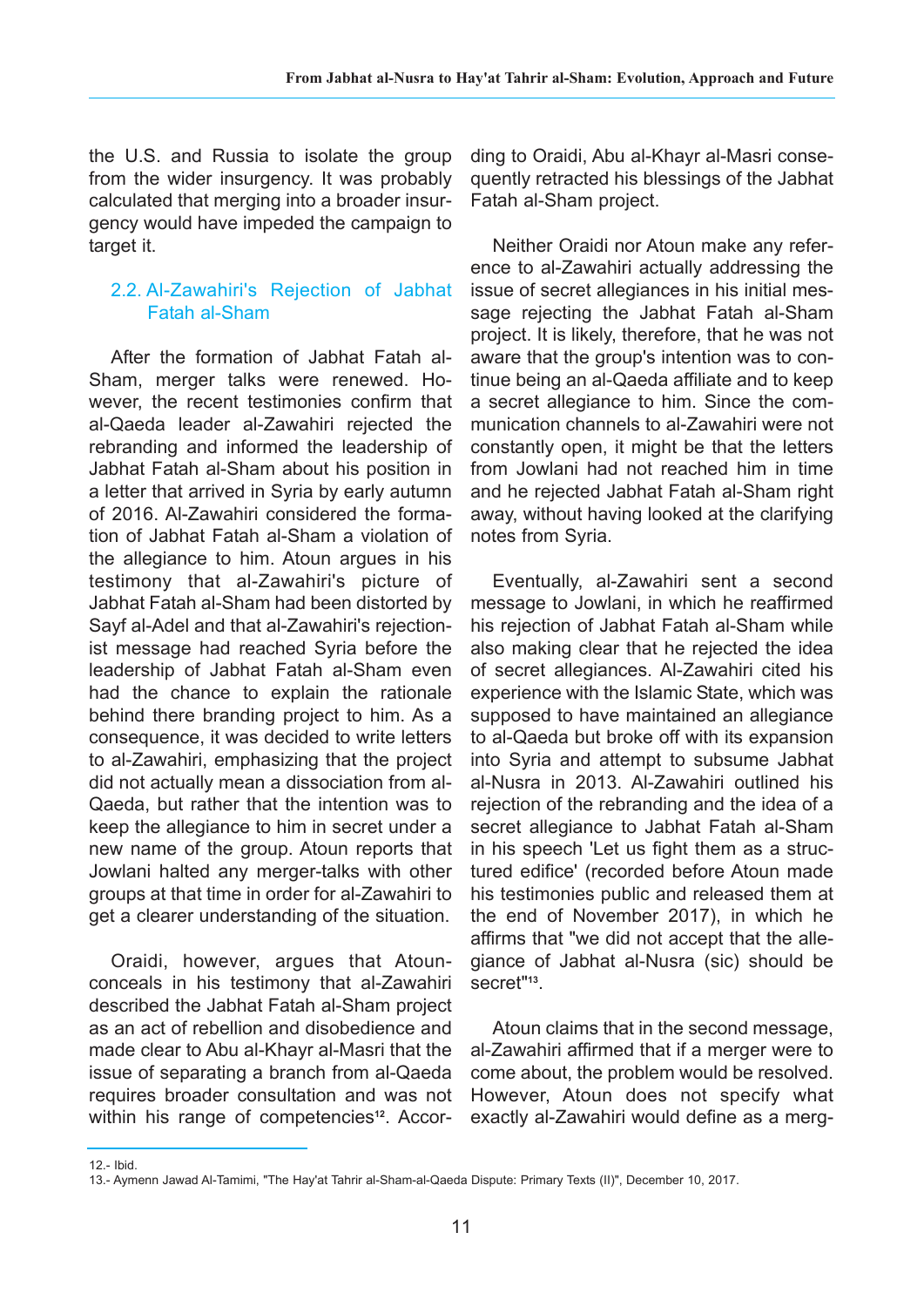er, whereas Oraidi says that al-Zawahiri, in keeping with his public messages, had already made clear in his first letter the conditions under which a breaking of ties would be acceptable: either the establishment of a general union of the mujahideen or an Islamic government in *al-Sham* (that historically encompasses the Levant). A breaking of ties before meeting either of those conditions would be unacceptable.

#### 3. Hay'at Tahrir al-Sham: The True Break from al-Qaeda

Hay'at Tahrir al-Sham was declared as a merger between Jabhat Fatah al-Sham and some other factions, among them Jabhat Ansar al-Din, Harakat Nour al-Din al-Zinki, Liwa al-Haqq, Jaysh al-Sunna, on 28 January 2017. The immediate context of its declaration was the merging of a number of smaller factions with Ahrar al-Sham in northwest Syria. These factions were seeking protection from Jabhat Fatah al-Sham, as the latter attacked them with a goal to sabotage the Astana process that attempted to incorporate some 'mainstream' insurgent groups. However, HTS's broader roots lay in a new round of merger-talks that had commenced in December 2016 after the fall of Aleppo city, which had created an acute sense of crisis in the Syrian insurgency and gave more life than ever to calls for unity. Jabhat Fatah al-Sham was particularly keen to reach a merger agreement with Ahrar al-Sham, and was supported in this effort by Harakat Nour al-Din al-Zinki, an opportunistic Islamist group that controls a fiefdom in the western Aleppo countryside and had developed a close working relationship with Jabhat Fatah al-Sham. Within Ahrar al-Sham, a bloc under the leadership of Ahrar's former leader Hashim al-Sheikh called Jaysh al-Ahrar, also pushed for a merger with Jabhat Fatah al-Sham.

In the end, however, the 'mainstream' leadership of Ahrar al-Sham retreated from negotiating with Jabhat Fatah al-Sham. Some evident reasons for this rejection included (a) the fear of losing support from Turkey, Ahrar's main backer, (b) the fear of being blacklisted by the U.S. and, thus, becoming a direct target of their military campaign, and (c) concerns that Jabhat Fatah al-Sham would exploit the merger as a means to expand its own power without respecting the positions of Ahrar al-Sham (Arabic: *taghallub*).

Despite the rejection by Ahrar al-Sham's 'mainstream' leadership, Jabhat Fatah al-Sham proceeded to form Hay'at Tahrir al-Sham with its remaining partners in Ahrar al-Sham, appointing Hashim al-Sheikh, the former leader of Ahrar al-Sham, as the general leader of HTS and Jowlani as the group's military commander.

In their testimonies, both Oraidi and Atoun agree that the formation of HTS marks the definitive break from al-Qaeda. "With the formation of Hay'at Tahrir al-Sham, the connection would have been truly broken," writes Atoun. Likewise, HTS official Abu Malek al-Shami says that from the outset, Jabhat al-Nusra was in allegiance withal-Qaeda, while the formation of HTS meant the breaking of ties with al-Qaeda**14**.

In a similar vein, Oraidi refers to the formation of HTS as the "wholesale breaking of ties"**15**. While Atoun and Abu Malek al-Shami regard the HTS project as legitimate and therefore support the dissociation, Oraidi thinks otherwise. Atoun and Abu Malek al-Shami argue that HTS was, at least in principle, unifying most of the jihadist fractions in Syria, thus fulfilling a condition that al-Zawahiri stipulated for the breaking of ties.

<sup>14.-</sup> See Aymenn Jawad Al-Tamimi, "The Hay'at Tahrir al-Sham-al-Qaeda Dispute: Primary Texts (VI)", December 15, 2017.

<sup>15.-</sup> Aymenn Jawad Al-Tamimi, "The Hay'at Tahrir al-Sham-al-Qaeda Dispute: Primary Texts (I)", December 6, 2017.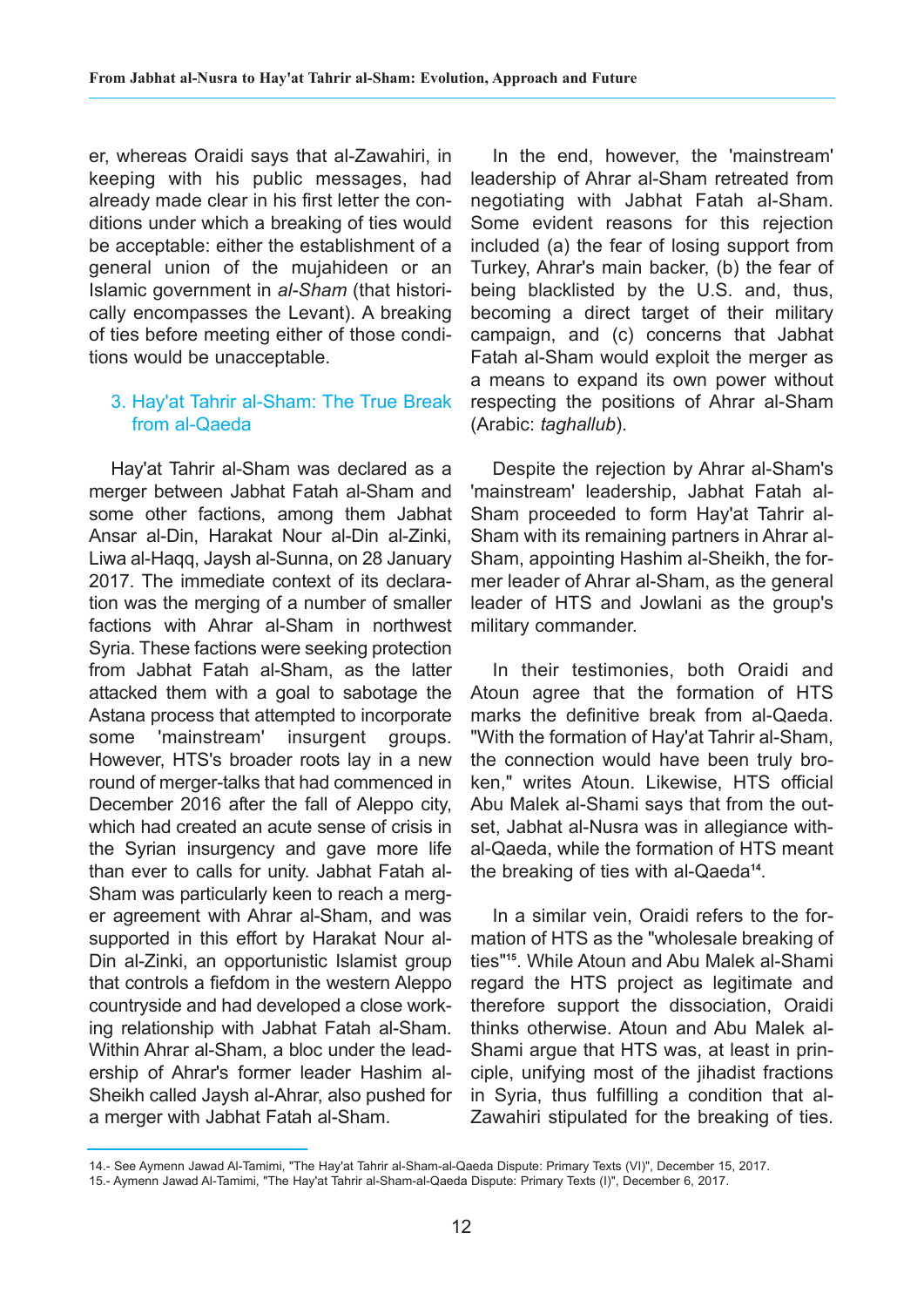In reality, this argument is very weak, and it is quite clear why Oraidi and al-Zawahiri himself would reject it. As Oraidi justifiably highlights, HTS only partially unified factions in Idlib province under its command. For something resembling a united front in the Syrian insurgency, at the minimum the 'mainstream' circles of Ahrar al-Sham would have had to have been included as well. Moreover, by early 2018, HTS had largely been reduced to its original core that formed Jabhat Fatah al-Sham/Jabhat al-Nusra, as both Harakat Nour al-Din al-Zinki and Jaysh al-Ahrar had defected from HTS**16**. The group is, in fact, far from bringing about an actual overall union of mujahideen in Syria and being in the position of establishing an Islamic government in Syria.

At the present time, there appears to be little basis for a reconciliation between al-Qaeda and HTS, which could only come about if HTS were to become an al-Qaeda affiliate again. Whereas al-Zawahiri argues that the allegiance to him has been unlawfully broken, HTS's leadership considers the dissociation from al-Qaeda as legitimate and is not interested in restoring ties. One foreign official in HTS, the Egyptian jihadi veteran Abu al-Harith al-Masri, even elaborated that the idea of an allegiance to al-Zawahiri as a military emir has no validity, because he does not, on account of his isolation, fulfill any of the obligations of a military emir as laid down by traditional scholars and jurists**17**.

## 3.1. Hay'at Tahrir al-Sham's Hegemonic Approach on the Ground

In trying to understand Hay'at Tahrir al-Sham's approach to governance and relations with other factions, Sam Heller uses the binary theory of the hegemony of a single group over an insurgent movement as opposed to a multipolar or fragmented movement (i.e. an insurgent environment that has no pre-eminent group leading the overall direction of the movement)**18**. As stated earlier, other insurgent groups were reluctant to merge with Jabhat Fatah al-Sham, partly because they feared to be exploited and fully subordinated to the core group (*taghallub*). Jabhat Fatah al-Sham had publicly rejected *taghallub*, but since the transformation into HTS, its leaders evidently developed a coherent strategic logic postulating that the insurgent movement could not achieve its goals without a single hegemonic group presiding over it. In their rationale, the insurgency needed (a) a more effective political leadership, (b) a stricter military organization, (c) effective governance and, finally, (d) greater independence from foreign backers. This did not mean that the insurgent movement could not have relations with foreign countries, but rather that it should prevent those countries from directly interfering and dividing the insurgency, thereby forcing it to compromise on its fundamental goals and instrumentalising the groups for their own interests. In this regard, attending negotiations like the Astana talks and complying with any de-escalation agreements were anathema to HTS.

This thinking contrasts with the approach that Jabhat al-Nusra developed in the earlier years of the civil war when it was more willing to compromise with other factions at both the military and administrative level. To be sure, there had already been indications of a turn towards a more hardline approach in these matters well before Jabhat Fatah al-Sham was formed. For instance, Jabhat al-Nusra established its own judicial branch

<sup>16.-</sup> See "Jaysh al-Ahrar defects from Tahrir al-Sham in Idlib and SDF advances in north Deiraz-Zor", SMART News, September 14, 2017.

<sup>17.-</sup> See Aymenn Jawad Al-Tamimi, "The Hay'at Tahrir al-Sham-al-Qaeda Dispute: Primary Texts (IV)", December 13, 2017.

<sup>18.-</sup> See Sam Heller, "The Strategic Logic of Hayat Tahrir al-Sham", Perspectives onTerrorism, Vol 6, No 11 (2017).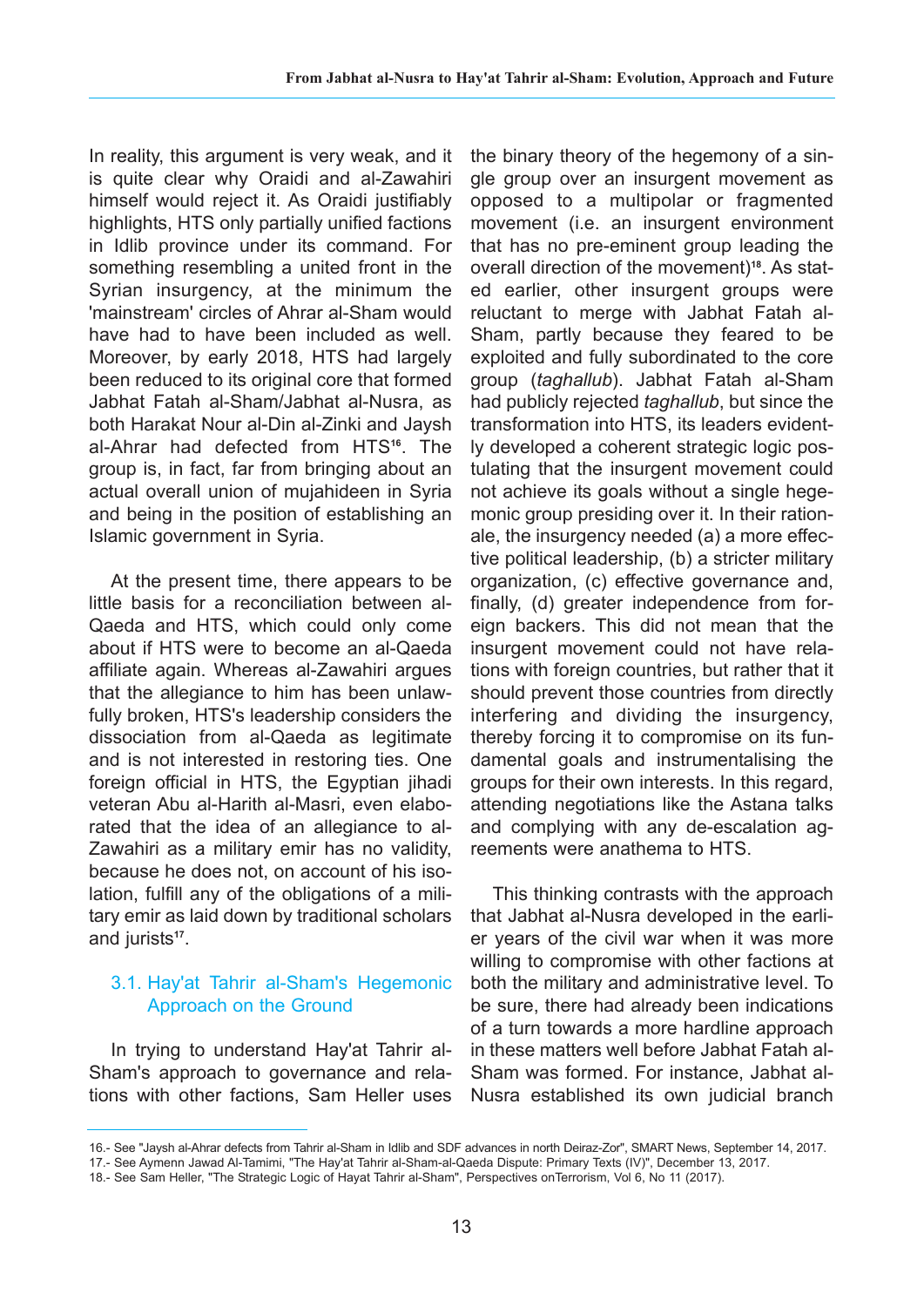called the Dar al-Qada ('Abode of the Judges') in 2014, as opposed to the prior norm of participating in joint Shari'i commissions with other factions**19**. In fact, the Dar al-Qada's existence was confined from the outset to parts of the northwest of the country, but its establishment did mark a notable change in how Jabhat al-Nusra approached judicial administration.

In addition, Jabhat al-Nusra sometimes took action to destroy those factions that it perceived as foreign proxies with an intention to target the group. The best known case is that of the 'Syrian Revolutionaries Front,' a coalition of 'Free Syrian Army' groups led by Jamal Ma'arouf that became known for taking on ISIS in northwest Syria when the infighting broke out. Ma'arouf was perceived as the archetype 'moderate' with Western and Saudi support, but Jabhat al-Nusra began to move against the group in the border areas in summer 2014, eventually expelling the group entirely from northern Syria by November 2014. Harakat Hazm, one of the most wellknown recipients of TOW missiles from the CIA, met a similar fate at the hands of Jabhat al-Nusra in early 2015**20**.

Despite these incidents, Jabhat al-Nusra was still generally amenable to coalitions with other factions, entering into the Jaysh al-Fatah alliance alongside Ahrar al-Sham that drove the government and its forces almost entirely out of Idlib in the spring of 2015. This alliance even led to a joint Jaysh al-Fatah administration of places like Idlib city and Ariha, but it did not lead to actual mergers between its members**21**.

The raison d'etre of HTS was to unify all the courts and administrative systems under its own command, putting an end to fractured governance in certain areas and agreements such as with Jaysh al-Fatah. One of the earlier signs of this shift on the ground was a campaign to subordinate local councils in areas under HTS control to its own services wing, the Civil Administration for Services. In general, the provision of services was hardly a new development, as an established services wing for the group had existed since the days of Jabhat al-Nusra (the Public Administration for Services)**22**. But contrary to HTS, Jabhat al-Nusra had, in many cases, allowed the local councils in its areas of control to operate independently of it, some even being tied to the Syrian Interim Government via the Free Idlib Provincial Council.

Among the insurgent groups, HTS's only main rival in the northwest by this point was Ahrar al-Sham, a Salafi group with roots in transnational jihadism, whose 'mainstream' leadership had, over time, adopted a morenationalist agenda and developed a close relationship with Turkey, to an extent that HTS and its predecessors have never done. Many smaller, more 'moderate' groups that sought not to be annihilated by HTS came under Ahrar al-Sham's protection. By some accounts, Ahrar al-Sham, and not HTS, was thought to be the larger insurgent group**23**. Thus, it was assumed that each group could deter the other from trying to dismantle its power structure in the northwest by a doctrine of mutually assured destruction, as well as fear that major in fighting would provide an opportunity for the Syrian government and its allies to advance into Idlib.

<sup>19.-</sup> See Maxwell Martin, "Al-Qaeda's Syrian Judiciary- is it really what al-Jolani makes it out to be?", Syria Comment, November 9, 2014.

<sup>20.-</sup> See "Harakat Hazm dissolves itself and merges its soldiers in the Shami Front", Arabi 21, March 1, 2015.

<sup>21.-</sup> See, for example,"Al-Fatah Media Committee: Visual report about the administration of Idlib city under the protection of Jaysh al-Fatah's control" (Video), al-Fatah Media Committee, September 10, 2015.

<sup>22.-</sup> For documents of the Public Administration for Services, see Aymenn Jawad Al-Tamimi, "Archive of Jabhat al-Nusra Service Documents", August 10, 2015.

<sup>23.-</sup> See, for example, Charles Lister, "Al-Qaeda is starting to swallow the Syrian opposition", Foreign Policy, March 15, 2017. Lister estimated that Hay'at Tahrir al-Sham had 12,000-14,000 fighters, while Ahrar al-Sham had 18,000-20,000 fighters at the time.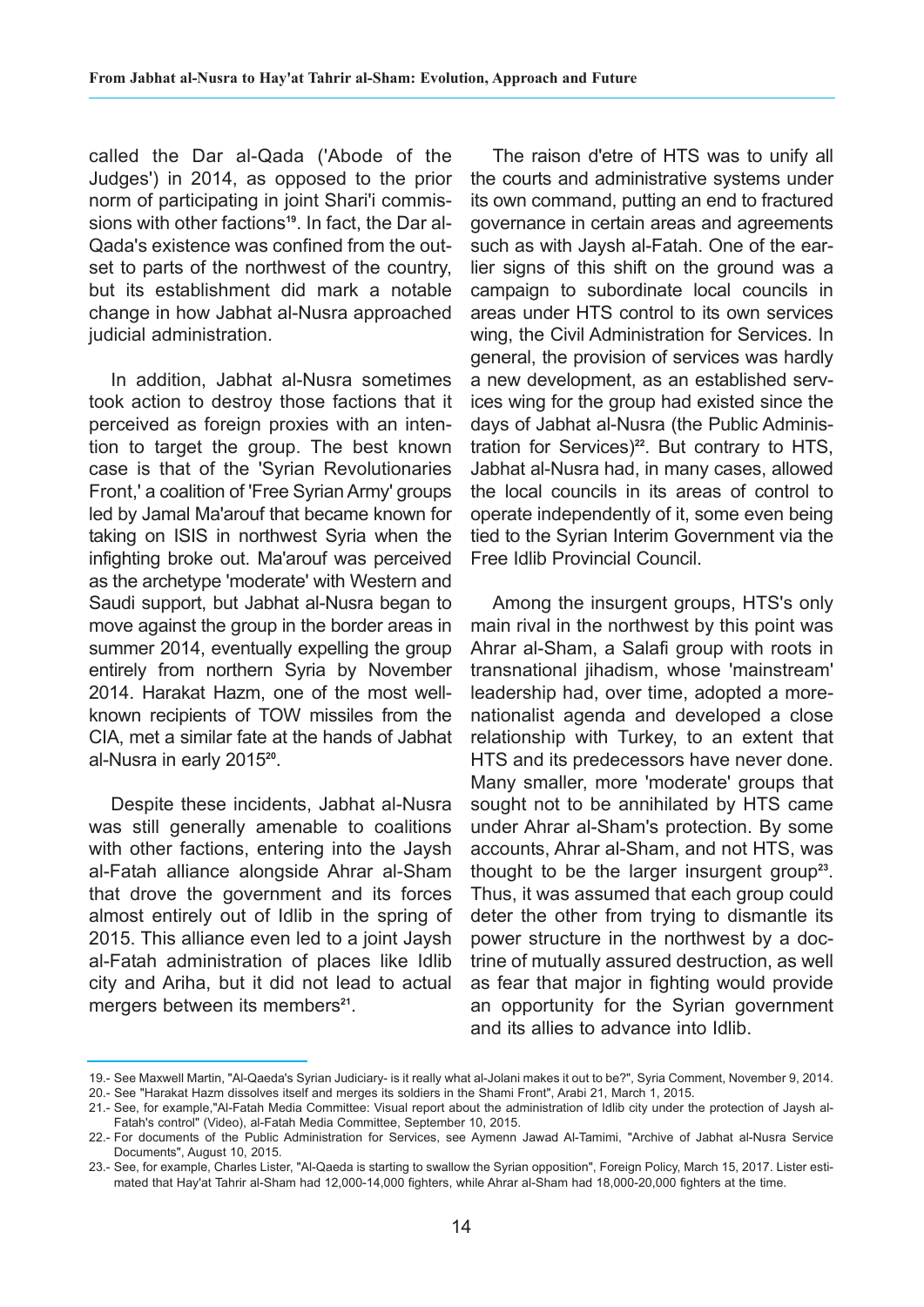In hindsight though, Ahrar al-Sham's strength appears to have been overestimated, partly because of a lack of access to the ground. From HTS's perspective it is clear that if Ahrar al-Sham could not be integrated into its own organizational framework, then action would have been required at some point to inflict a decisive blow against the group, which, most crucially, still exerted effective control over the Bab al-Hawa border crossing between Turkey and Idlib. In fact, as talks of a Turkish intervention against HTS increased in the course of 2017, the group moved decisively against Ahrar al-Sham, removing its control over Bab al-Hawa and expelling it from Idlib City by the end of July 2017. While HTS did not move to eliminate Ahrar al-Sham entirely, the battles underlined HTS's strength and its victory over Ahrar al-Sham. The military move was justified on the grounds of preventing the insurgency from being manipulated by foreign powers and ending problems created by factional disunity.

Along with the defeat of Ahrar al-Sham came the expansion of HTS's administrative capabilities and ambitions. For example, the latter's services wing absorbed the electricity sector of Ahrar al-Sham's Services Administration Commission, with competition over provision of electrical services having long been a point of contention between the two sides**24**. In fact, the defeat of Ahrar al-Sham appears to have crippled the Services Administration Commission in general. According to the official who was responsible for tracking matters in the Commission but has now ended up working in a small shop in Idlib, the Commission was not officially dissolved to his knowledge, but has suspended its work indefinitely**25**. In other words, it has practically ceased to exist.

The Civil Administration for Services announced a range of new regulations and directorates from the period of August 2017 onwards, including a directorate for sports and youth, a directorate for museums and antiquities, and a committee to deal with mortgage liens. The regulations enacted partly aimed at ensuring that the Civil Administration for Services and its branches would be the sole regulator of various affairs in civil life, such as being the sole party to authorize establishment of new educational institutions, as well as contracts for Internet connections and mobile networks. Perhaps most importantly, on August 20, 2017, the Civil Administration for Services instructed local councils to hand over all offices affiliated with them to its institutions**26**. On the ground, the most notable outcome of that instruction was the Civil Administration for Services' takeover of the offices of the Idlib City Council, including its municipal office and water, electricity, transport and ovens directorates. The Idlib City Council, which had been elected by residents in January 2017 after the Jaysh al-Fatah administration had agreed to hand over administration to a local civilian council<sup>27</sup>, affirmed this fact in a note on November 10, 2017 in response to queries about real estate offices, while also noting that the municipal office's continued use of a stamp giving the impression of affiliation with the Idlib City Council was misleading.

The focus of HTS on consolidating and expanding governance capabilities runs contrary to the advice al-Zawahiri offered in

<sup>24.-</sup> See the copy of a statement merging the "Electricity Foundation" of the Services Administration Commission into the "Public Foundation for Electricity" of the "Civil Administration for Services", July 29, 2017.

<sup>25.-</sup> Interview with the author on December 29, 2017. It should also be noted that he did not describe the Services Administration Commission as affiliated with Ahrar al-Sham, but referred to it as a body that received logistical support from the group.

<sup>26.-</sup> See Aymenn Jawad Al-Tamimi, "Archive of Jabhat al-Nusra Service Documents", Specimen H, August 10, 2015.

<sup>27.-</sup> See "Syrians elect first civilian council to run Idlib city", Al-Monitor, January 17, 2017.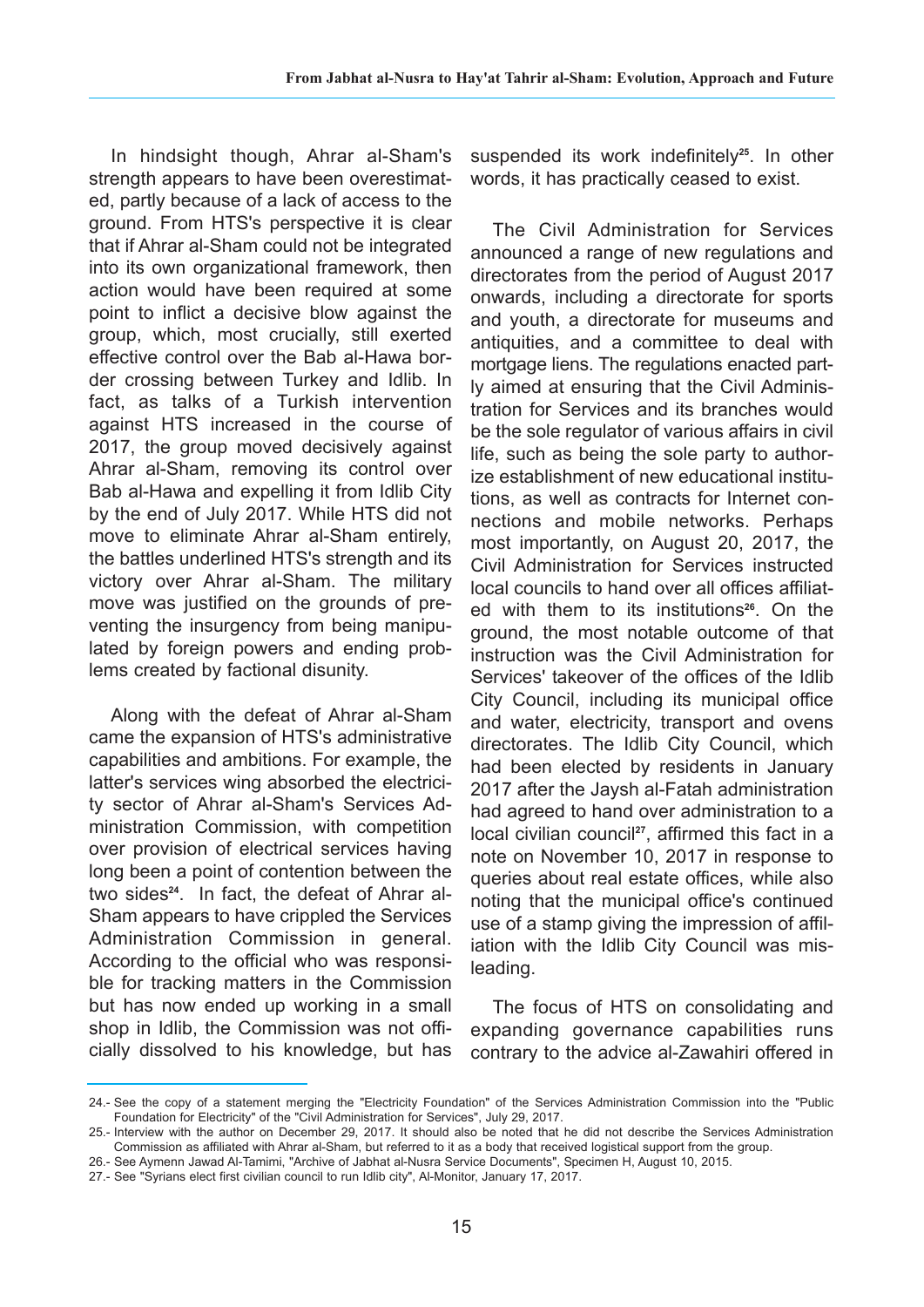an audio message released in April 2017. In it, he urged the mujahideen not to focus on control and administration of territory, but rather guerrilla warfare, well aware that the balance of power had turned against the insurgency since the fall of Aleppo in December 2016.

There are, however, limits to the degree of control over civilian life that can be pursued. Idlib is not a province rich in natural resources compared to the eastern fiefdom that Jabhat al-Nusra held before the Islamic State takeover. There is heavy dependence on aid from NGOs coming into the province, and exerting too heavy control over them risks the pullout of NGOs, which fear being seen as a betting an organization that is largely considered to be a terrorist group linked to al-Qaeda. To this end, HTS issued a statement claiming that it would ensure that NGOs can operate independently within the province. Further, in at least some instances where HTS's services wing had compelled a local council to become affiliated with it or set up a new one to replace an existing local council, it had stipulated that some relations could be maintained with the Free Idlib Provincial Council**28**, likely in order to ensure that aid would keep coming in so the council could undertake its projects.

#### 3.2. The Salvation Government

The most recent step in Hay'at Tahrir al-Sham's assertion of governance in its areas of control has been the establishment of the Salvation Government, whose name is in keeping with HTS's strategic logic of preserving and advancing the interests of the insurgency under its hegemony. The Salvation Government was announced on November 2, 2017 under the leadership of one Dr. Muhammad al-Sheikh and consists of 11 ministries: interior, justice, *awqaf*, education, higher education, agriculture, economy, societal affairs and displaced persons, residence and building, local administration and health.

Conspicuously absent from this list is a defence ministry, as that portfolio is de facto filled by HTS. An alleged connection with HTS is the *awqaf* minister Anas Muhammad Bashir al-Mousa, who is said to be Bishr al-Shami**29**. A Bishr al-Shami also served as head of HTS's Shari'i council**30**. Further, as part of the Salvation Government project, non-military bodies of HTS are now supposed to have come under its ministries. In particular, the Civil Administration for Services is now part of the local administration ministry, while the Dar al-Qada courts are supposed to have been dissolved and reconstituted**31**, presumably functioning under its justice ministry.

A wider target of the Salvation Government has been the Syrian Interim Government (tied to the opposition-in-exile) and its offices in Idlib province. On December 12, 2017, the Salvation Government issued a warning to the Syrian Interim Government to close all its offices in the "liberated areas" within 72 hours<sup>32</sup>. Though the Salvation Government apparently suspended the decision, it reportedly proceeded to close Syrian Interim Government offices affiliated with its higher education and health ministries in Ma'arat al-Nu'man, as well as the foundation for seed production and multiplication in Saraqib**33**. In a subsequent state-

32.- See the statement issued by the Syria Salvation Government Prime Minister's Office, December 10, 2017.

<sup>28.-</sup> See Aymenn Jawad Al-Tamimi, "Archive of Jabhat al-Nusra Service Documents", Specimen P, August 10, 2015.

<sup>29.-</sup> See, for example, the video message of Anas al-Mousa, posted by Salvation Government's Awqaf Ministry on January 11, 2018.

<sup>30.-</sup> See "And don't walk on the earth merrily",Hay'at Tahrir al-Sham Shari'i Council, July 23, 2017. The Awqaf Ministry denied however that Anas al-Mousa is Bishr al-Shami. Interview, April 26, 2018.

<sup>31.-</sup> Interview by the author with a media activist working with the court in Salqin (Idlib Governorate), December 2017.

<sup>33.-</sup> See "After the decision to suspend the warning, the Salvation Government closes the Interim Government offices in Idlib", Shaam Network, December 19, 2017.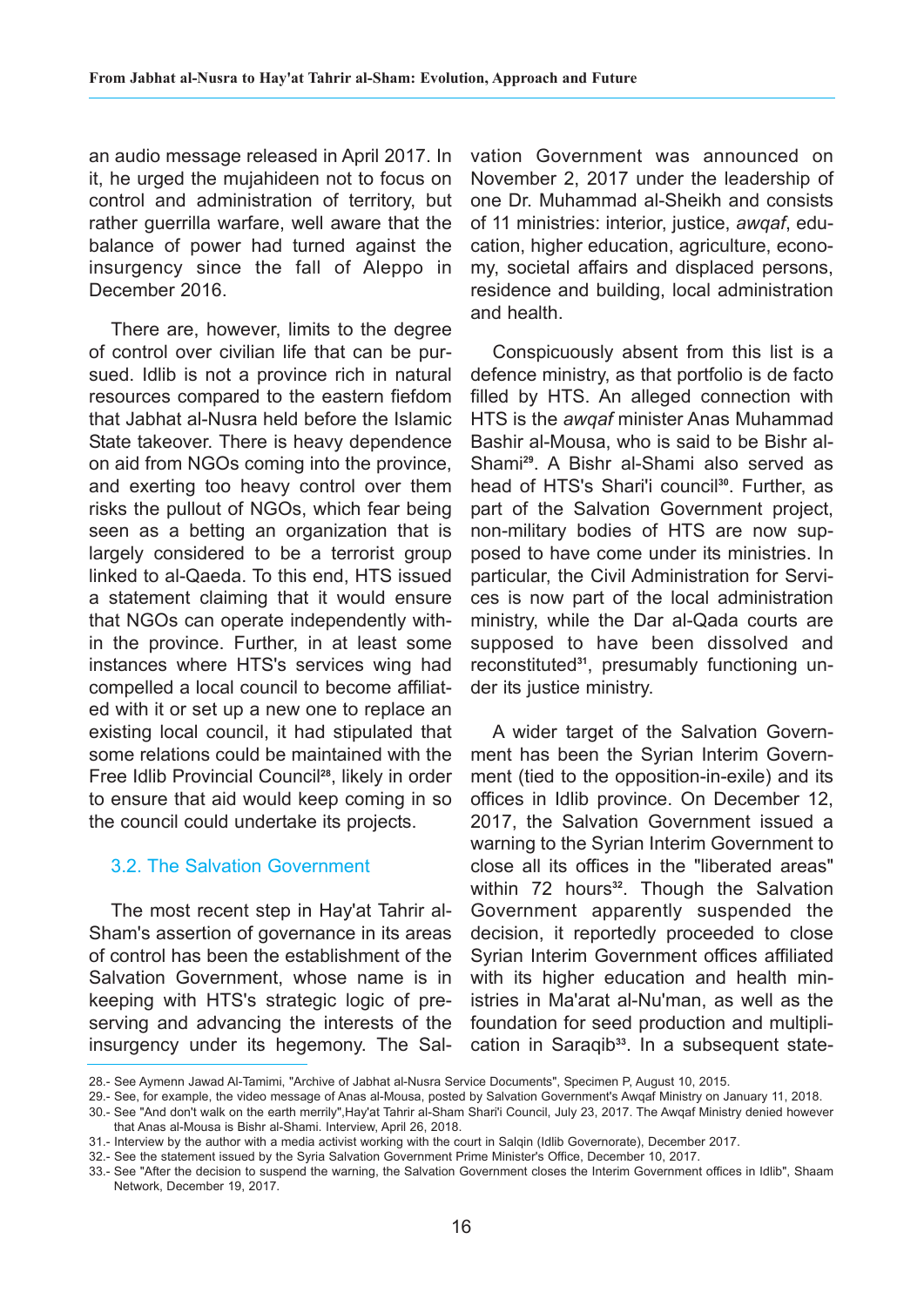ment, the Free Idlib Provincial Council accused the Salvation Government of aiming to "close and confiscate the offices of the provincial council in Jisr al-Shughur, Ma'arat al-Nu'man, Idlib [city], and the main office for the council without prior warning, on the pretext of the provincial council's affiliation with the Syrian Interim Government"**34**.

The Salvation Government has also acted against civilian bodies at the more local level. For example, it issued a statement for the dissolution of the local council in Ariha; a decision that was rejected by the local council, which claims that it then met with the local administration minister, who had apparently been misinformed about the local council. On this basis, it was agreed that the local council could continue in its function as an independent body until the next elections for it**35**.

## Conclusion: A look into the future of Hay'at Tahrir al-Sham

Overall, Hay'at Tahrir al-Sham has achieved hegemony in Idlib, but its dominance over the province and the wider northwest is by no means complete. In some areas, local councils are continuing to operate without attempted interference from HTS and the Salvation Government, such as the local council in the Idlib locality of Hish that is tied to the Free Idlib Provincial Council. In this case, the lack of interference is likely explained by the lack of a HTS armed presence, as the main factions present in Hish are Faylaq al-Sham and Ahrar al-Sham**36**. Out in the west Aleppo countryside, Harakat Nour al-Din al-Zinki, which split off from HTS in the wake of its move against Ahrar al-Sham, retains its fiefdom and was able to resist HTS's attacks in November 2017**37**.

Harakat Nour al-Din al-Zinki merged with Ahrar al-Sham on February 18, 2018 to form the Syria Liberation Front. Alongside Suqur al-Sham, the Syria Liberation Front took advantage of HTS's preoccupation with another attempt to crush the Harakat Nour al-Din al-Zinki in west Aleppo countryside by attacking the group in the southern regions of Idlib**39**. However, HTS, the Syria Liberation Front and Suqur al-Sham agreed to a ceasefire as of April 24, 2018**40**.

After the latest round of infighting, HTS lost control of certain towns, such as Darat Izza, which used to be a key bordertown with the SDF enclave of Afrin. However, its grip on Idlib city and key northern border areas in the province remain unchallenged, and so despite a military stalemate between HTS and the Syria Liberation Front, the former still retains the more important assets and its overall dominance in the northwest. In southern Idlib and northern Hama, HTS initially conducted strategic withdrawals from towns like Khan Sheikhoun and Morek**41**, only to return in a counter-offensive against the Syria Liberation Front in mid-April 2018**42**.

<sup>34.- &</sup>quot;Free Idlib Provincial Council: The Salvation Government advised Hay'at Tahrir al-Sham to close our offices in Idlib",Shaam Network, December 24, 2017.

<sup>35.-</sup> See the statement issued by Ariha Local Council, December 12, 2017. Continued interference by the Salvation Government led to a statement from civil associations in Ariha (March 19, 2018) rejecting the Salvation Government as a HTS affiliate and declaring the formation of their own committee to work with aid organizations.

<sup>36.-</sup> Interview by the author with the head of local council of Hish (Idlib Governorate) on December 29, 2017.

<sup>37.- &</sup>quot;Why did al-Zinki succeed in facting Tahrir al-Sham", Al-Modon, November 20, 2017.

<sup>38.-</sup> For the agreement, see the formation statement dated February 18, 2018.

<sup>39.-</sup> Cf. Abd al-Rahim Atoun's emphasis on the fight against Harakat Nour al-Din al-Zinki, 20 February, 2018.

<sup>40.-</sup> See"Get to know the terms of the ceasefire in definitive form between the Syria Liberation Front and Suqur al-Sham with Hay'at Tahrir al-Sham", Nedaa Souriya, April 24, 2018.

<sup>41.-</sup> See "Tahrir al-Sham withdraws from Morek locality in north Hama", SMART News, February 28, 2018.

<sup>42.-</sup> See "Tahrir al-Sham regains control of the Morek locality in Hama", SMART News, April 15, 2018.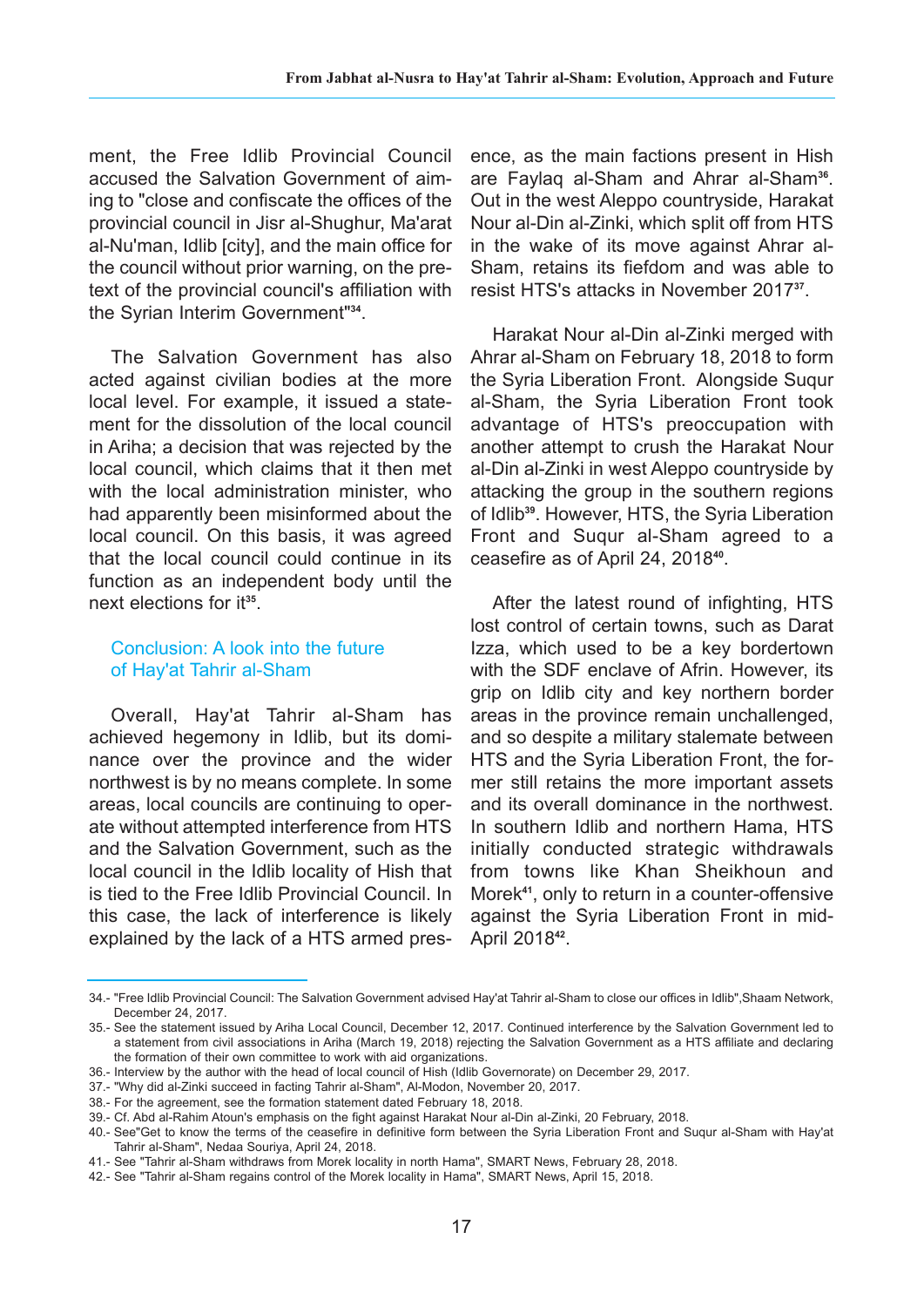While the dispute with al-Qaeda has proven extremely interesting in providing observers with first-hand testimonies containing immense details on the nature of al-Qaeda's top leadership, the methods of communication between al-Zawahiri and his former Syrian affiliate, as well as the decision-making processes behind Jabhat Fatah al-Sham and then HTS, there is a risk of exaggerating how the dispute plays out on the ground. Officially barring the formation of any new faction and irritated by continual criticisms of al-Qaeda loyalists, HTS arrested both Oraidi and Abu Julaybib in late November 2017, much to the anger of some members within its own ranks.

While both men were eventually released the following month, some of those who were angered by these arrests defected. One case was the group, Jaysh al-Badiya, which as a name was an identifiable military contingent of HTS's forces in the northern Badiya-area (i.e. north/east Hama countryside and south Aleppo countryside). In response to the arrests of al-Qaeda loyalists in late November 2017, Jaysh al-Badiya leaders and officials threatened to cease its relationship with HTS if their demands for the release of these men and fair adjudication were not met within 24 hours**43**. A Telegram channel in the name of Jaysh al-Badiya subsequently emerged in early December 2017, promoted by pro-al-Qaeda channels. The channel includes unique photos and video footage, including one photo with a tank featuring the words "Qa'idat al-Jihad Organization" inscribed on it**44**, thus clearly identifying itself as an al-Qaeda loyalist faction. A video promotion that includes

a history of its military engagements supports the conclusion that it was previously part of HTS and its predecessors.

Corroborating the existence of defections was a statement issued on December 29, 2017 by Jabhat al-Nusra's former military official al-Faruq al-Shami, a jihad veteran and al-Qaeda loyalist, in which he referred to those who have "suspended their organizational works with it [Hay'at Tahrir al-Sham]" and to a dispute over the weapons in their use that had previously belonged to HTS**45**. Some members of the rank and file clearly became disillusioned by the dispute with al-Qaeda and the inability to resolve it. Subsequently, other al-Qaeda-aligned groups like the Sahel Army (based in the Latakia area) and Epic Battles Army emerged<sup>46</sup>. These entities have congregated under a new group called the Guardians of the Religion Organization (Tandhim Hurras al-Din)**47**, which announced its existence publicly on February 27, 2018. However, even amid the infighting between HTS and other rebel groups, Tandhim Hurras al-Din does not appear to have taken advantage of the situation to assert itself as a serious force in competition with HTS for zones of control.

Regardless of the strength of the al-Qaeda-aligned groups, the ideological differences between them and HTS should not be exaggerated, and one should not be complacent about potential security threats in the long term. The dispute over the allegiance pledge certainly had a serious impact, but it does not mean that HTS has abandoned transnational jihadism. At ounrefuted the notion that HTS adheres to *qatariyya*

<sup>43.-</sup> See "Significant fall-outs from the imprisonment of two Jordanians by Tahrir al-Sham, and Muheisseni comments", Arabi 21, November 29, 2017.

<sup>44.-</sup> Photo released by Jaysh al-Badiya on January 11, 2018.

<sup>45.-</sup> See the statement by al-Faruq al-Shami, December 29, 2017.

<sup>46.-</sup> See "Epic Battles Army announces its allegiance to the Guardians of the Religion Organization", AmanDostor, March 4, 2018.

<sup>47.-</sup> See, for example, the statement by Jaysh al-Badiya announcing its joining of the Guardians of the Religion Organization, March 4, 2018). As of the time of writing, the new group has not been officially recognized as an al-Qaeda's Syrian branch.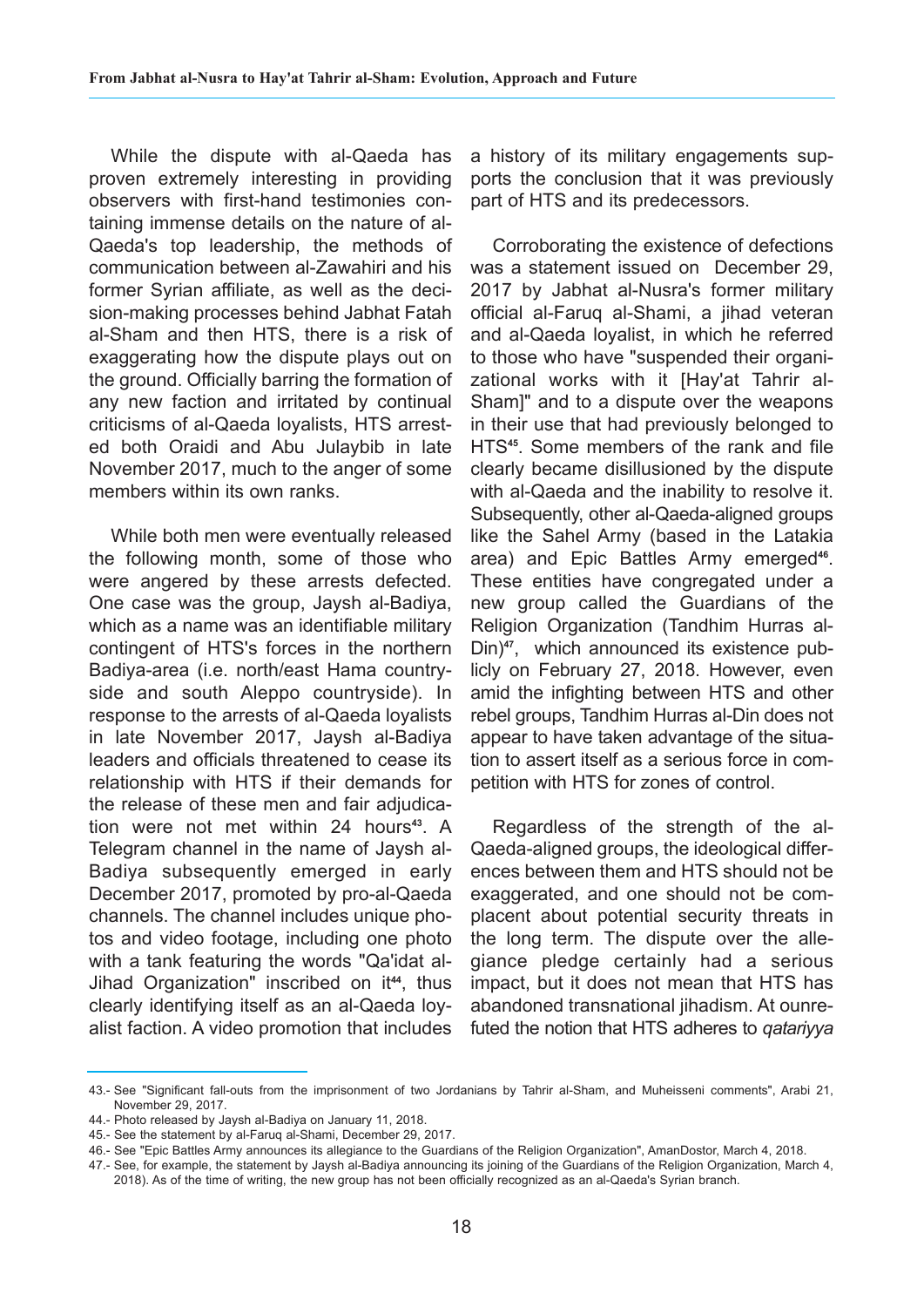('regionalism'), meaning that they are not only committed to a specific area and not bound to a nationalist vision**48**. On the contrary, Atoun cited the presence of foreigners in HTS as evidence that the group incorporates transnational jihadists and does not therefore adhere to *qatariyya*. The Syrian front, Atoun argues, is only the current focus, while "the victory of al-Sham will spread over the Ummah." On the governance level, there is little to suggest that HTS has moderated its vision, as the Salvation Government called for Islamic law to be the sole source of legislation. Nor has the group abandoned the idea of eventually implementing harsh *hudud* punishments if that seems to be appropriate, such as the stoning to death of two persons in Idlib province for the charge of fornication**49**.

Although some figures may continue to split off from HTS, it does not mean that they become completely isolated from the wider insurgent milieu. Contact and meetings might still be held between al-Qaeda loyalists and HTS (as is evident in al-Farouq al-Shami's testimony), and ideas and teachings promoted by figures who have left HTS may still be influential on the ground. A casein-point is the jihadist cleric Abd al-Razzaq al-Mahdi, who initially joined HTS but then left the group. Even so, his teachings on blasphemy are still circulated in areas and mosques controlled by HTS**50**.

The final question involves the wider future of HTS. The most likely eventual scenario is that the group will face a large-scale Syrian government offensive backed by its allies. Although much is made of the deescalation agreement for Idlib between Turkey, Russia and Iran, as well as supposed Russian expressions of reluctance to

participate in an offensive, the premise of the de-escalation agreement for Idlib is that Turkey can actually enforce a de-escalation zone in the province. In this regard, there has been hope for an active Turkish intervention against HTS, similar to the intervention against the Islamic State and the establishment of the Euphrates Shield zone. Such an intervention, however, does not seem to be forthcoming. Instead, Turkey initially cooperated with HTS to set up monitors to the south of the Afrin enclave controlled by the SDF. While HTS might not have considered the entry of Turkish troops into the northwest to be ideal, the group likely believed that it was compelling Turkey to act within the conditions it set.

Potentially more problematic for HTS is a Turkish advance to frontline border areas with the Syrian government to enforce a deescalation. Such an arrangement arguably invalidates a fundamental premise of HTS, which is that the 'revolution' continues despite the current challenges. As of the time of writing, Turkey has set up multiple observation posts near frontline areas facing the Syrian government and its allies in eastern Idlib countryside, western Aleppo countryside, north Latakia countryside and even north Hama**51**.

However, Abu al-Fatah al-Farghali, an Egyptian official in HTS, argues that the Turkish deployments have still not violated HTS' conditions. For, according to him, HTS still has the military advantage over the Turkish observation points as the observation points do not have a direct geographic connection with the original Turkish army, the Turks do not interfere in administration of the "liberated" areas, and the "decision to

<sup>48.-</sup> Aymenn Jawad Al-Tamimi, "The Hay'at Tahrir al-Sham-al-Qaeda Dispute: Primary Texts (II)", December 10, 2017.

<sup>49.-</sup> See the news report in Al-Etihad Press, December 14, 2017.

<sup>50.-</sup> See, for example, the photo of a poster put up in a mosque in Kaftin in north Idlib countryside, in Aymenn Jawad Al-Tamimi, "Additional Notes on the Druze of Jabal al-Summaq", October 6, 2015. See the update of November 10, 2017.

<sup>51.-</sup> See the map of observation posts set up as of April 7, 2018 published by Nedaa Souriya.